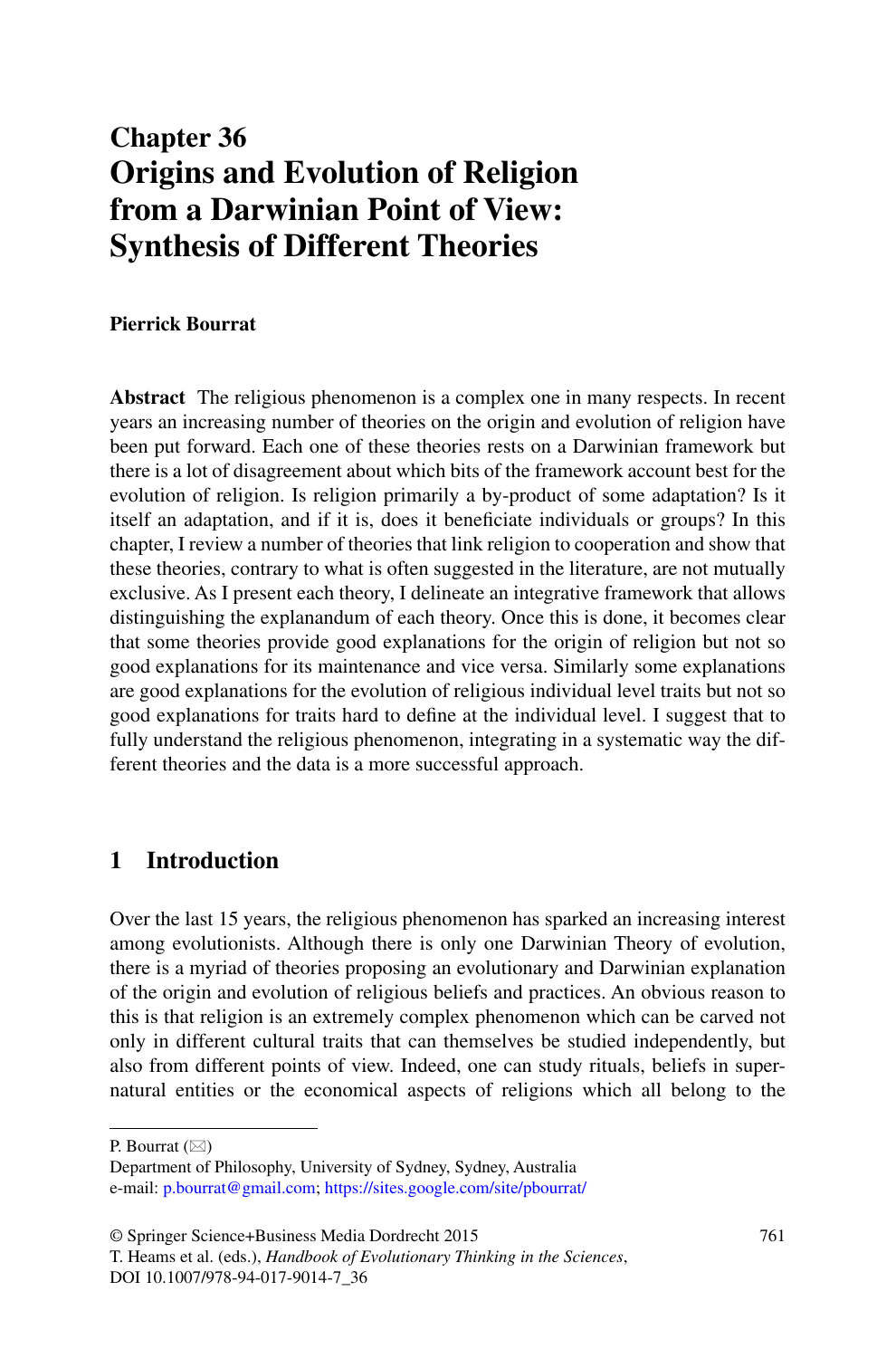phenomenon of religion. Matching with these different aspects of religion, some theories focus more on the cognitive aspect of religion while others see the phenomenon from a larger perspective. Yet, the complexity of the phenomenon is not the only reason for the numerous Darwinian theories of religion. Another reason is sociological. Although all of these theories claim to be Darwinian, they have been developed in different fields. Some come from evolutionary biology, others from psychology, cognitive sciences, anthropology or economics. Those fields comprehend Darwinism in different ways. For example, a postulate of evolutionary psychology is that many of the human psychological adaptations have been shaped in an ancestral environment which was very different from our modern setting. This would have led some of our behaviors to be mismatched with the modern environment. However, this is not a postulate of human behavioral ecology or evolutionary anthropology. Indeed, in these fields it is postulated that our modern behaviors are optimal from an adaptive point of view (relatively to some tradeoffs an organism cannot avoid). These different ways of conceptualizing evolutionary mechanisms and Darwinism have subsequently led to different paradigms when religion has started to be a hot topic in evolutionary sciences.

 Aside from their number, another remarkable fact of the Darwinian theories of religion is that they are often presented as incompatible or mutually exclusive. For example, according to different theories, the beliefs in supernatural agents are *either* a byproduct of our social evolution *or* an adaptation. And among the adaptive theories, these beliefs are *either* individual adaptations with the function of maintaining one's reputation *or* group adaptations with the function of reinforcing social cohesion. This kind of divergence is, I have already noted, partially explained by the different origins of the Darwinian theories of religion. Yet, in many cases, I will show that these oppositions are fallacious. In fact, it is possible to integrate the different theories if one pays attention to what explanatory level, level of organization and temporal scale they operate at. At the end of the chapter, I will argue that each of these oppositions is often the result of a lack of precision in the phenomena explained the theories. While being rarely expressed, some theories explain *the origin* of some religious phenomena while other theories explain some religious phenomena in *an actual context* . Similarly, the different theories study one and the same phenomenon using different scales, whether spatial or temporal. More generally, this chapter will be an integrative synthesis of the different Darwinian theories of religion. The integration I will propose will have the beneficial effect to palliate different problems encountered by each separate theory while still keeping their explanatory power. Although some research has been conducted in order to treat several levels of organization at once with religion (see for example Johnson and Bering 2009; Roes and Raymond 2003; Sosis and Alcorta 2003; Sosis et al. 2007 ), more work needs to be done in order to understand the articulation of these different levels. My aim in this chapter will be an attempt to make this articulation. For each theory I present, I will ask the following questions "Does this theory give an explanation of a phenomenon encountered in religions or does it provide an explanation of the stabilization of this phenomenon?" or "Can this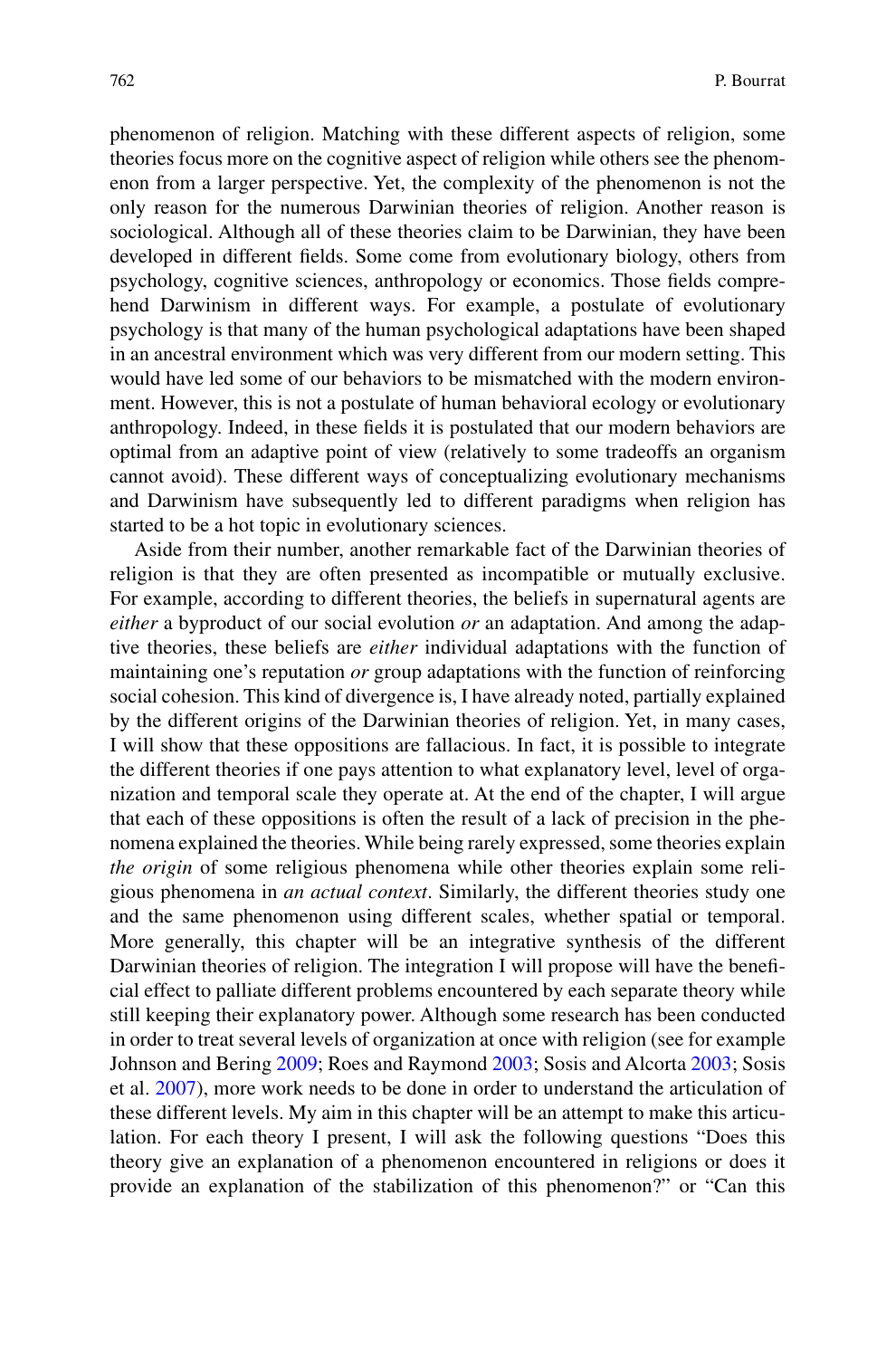theory be treated independently from any other or does it relate to (even implicitly) parts of other theories?"

 This synthesis, however, will not be exhaustive. There are at least two reasons for that. First, disagreements within each discipline exist and presenting them would exceed the scope of this chapter. Second, among the different perspectives one can adopt on religion, my synthesis will mostly focus on cooperation. Indeed, many theories propose that one of the evolutionary functions of religion is to increase cooperation between individuals. The problem of cooperation is one of the most important in evolutionary sciences and focusing on religion from this point of view is up to now the most fertile research program involving Darwinian Theory. However, it would be inaccurate to claim it is the only one.

The theories I will examine will be classified in three categories. The first category is the by-product theory of religion (Barrett 2000; Boyer 2001; Boyer and Ramble 2001) which is undeniably the most popular and also the strongest from an empirical point of view. According to this theory, the religious phenomenon, or more precisely the beliefs in supernatural agents, is not an adaptation. Rather, its proponents believe it is a by-product of other adaptations to sociality. Another corpus of theories, on the contrary, seeks to explain the religious phenomena as past or actual adaptations. These theories are the theories stemming from Evolutionary Psychology (Dennett 2006), the fear of supernatural punishment theory (Johnson and Bering 2009), the costly signaling theory of religion (Alcorta and Sosis 2005; Cronk 1994; Sosis and Alcorta 2003; Sosis et al. 2007) and the kleptocracy theory (Diamond 1997). Finally, a third type of theories sees religion from a multilevel and adaptive point of view. In particular, they consider the group level as a privileged level upon which selection is acting (Roes and Raymond 2003; Snarey 1996; Wilson  $2002$ ,  $2005$ ). Following the three types of theories I have just pointed out, the remainder of this chapter will be divided into three sections. The first section will focus on the by- product theory of religion, while sections two and three will focus on adaptive theories of religion that regard the individual and the group as the privileged level of selection respectively. In sections two and three, the theories I will present are solutions to the problem of cooperation. I will show that schematically there are two potential solutions involving religion with the problem of cooperation. These solutions match with the theories focusing on the individual and those focusing on the group. The first solution proposes that an individual cooperate because their reputation is involved. If they do not cooperate, their reputation and consequently their fitness might suffer from it. The second solution focuses on the idea that selection operates at the level of the group. Individuals cooperate because it increases group fitness, sometimes at the expense of their own fitness. If they do not, their group might get extinct or be outcompeted by another one. The division between these two forms of adaptive theories will be very schematic. Indeed, soon I will show that in some theories the level upon which selection acts will be difficult to delimitate; it will be possible to conceive that individuals cooperate both for themselves and their group.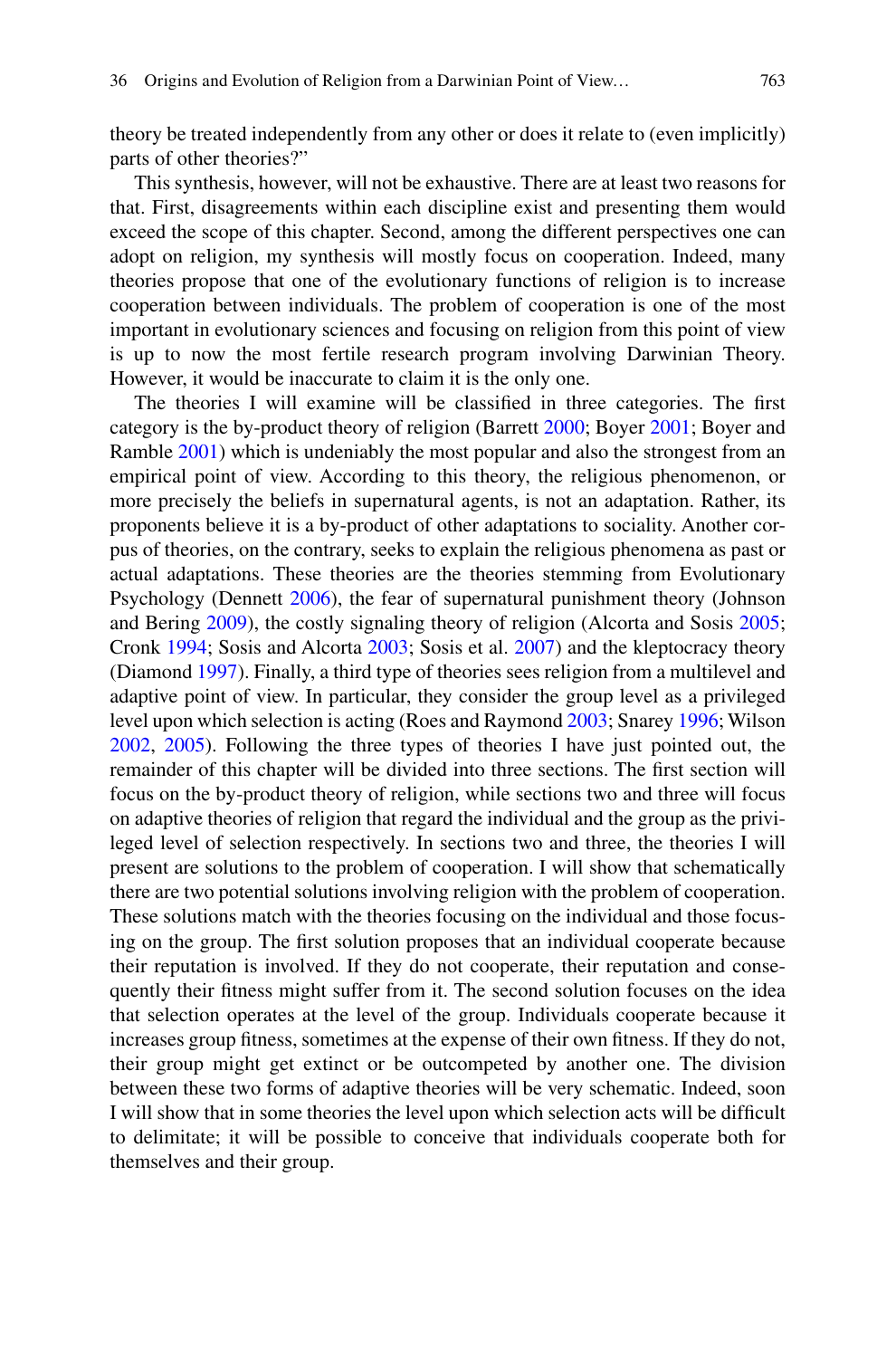# **2 The By-product Theory of Religion**

I will first present the by-product theory of religion, which was originally developed within the field of cognitive sciences. It proposes that the beliefs in supernatural agents are principally the consequence of selective pressure cognitive traits which are (or were) critical for the survival of individuals in their environment, rather than an adaptation. Buss et al.  $(1998, p. 537)$  define by-products as "[...] characteristics that do not solve adaptive problems and do not have to have functional design. They are carried along with characteristics that do have functional design because they happen to be coupled with those adaptations." In the present, case with belief in supernatural agents, two traits or characteristics have been distinguished.

### *2.1 Two Critical Traits*

The first of these two traits is what Justin Barrett  $(2000)$  calls Hypersensitive Agency Detection Device (HADD). This expression comes from an argument developed by Stewart Guthrie who proposes that humans are naturally predisposed to detect agents in their environment when such agents do not actually exist (Barrett 2000; Guthrie 1993; Tremlin 2006). One classical example given by Stewart Guthrie ( 1993 ) is the clouds one can sometimes see shaped as faces, a phenomenon which gave the title to his book. According to Guthrie, such a perceptual device (although biased) could have been adaptive in our evolutionary past. Indeed, in an uncertain environment failing to detect an agent could have had much more dramatic consequences for survival than detecting an agent where there was none. Let us imagine, for example, that this agent is an enemy or a predator: failing to notice its presence in time could be fatal. An analogy between this type of cognitive bias and a fire alarm can be made. If a fire alarm is very sensitive and goes off very often, even when there is no fire, it will always be a better alarm than an alarm which does not go off when there is a fire. Because of this asymmetry, one should expect a fire alarm to be designed in a way that it goes off more often than there are fires. Following the same reasoning but applying it to an evolutionary context, one should expect that humans (and other organisms) detect agents in their environment more often than there actually are. Beliefs in supernatural agents would be the result of a manifestation of this cognitive bias.

 The second trait, which together with HADD makes belief in supernatural agents possible, is the theory of mind module. Theory of mind is defined as the ability for one individual to impute mental states to others (Premack and Woodruff 1978 ). For obvious reasons, this ability is crucial for humans. Although there is no or little research made on this topic, it seems that people who do not have it or possess it in a very limited way, such as autistic people (Baron-Cohen 1995; Bloom 2004; Pinker 1997), develop beliefs in God which are very different from the majority of us. These beliefs do not imply the existence of God as a supernatural agent but more as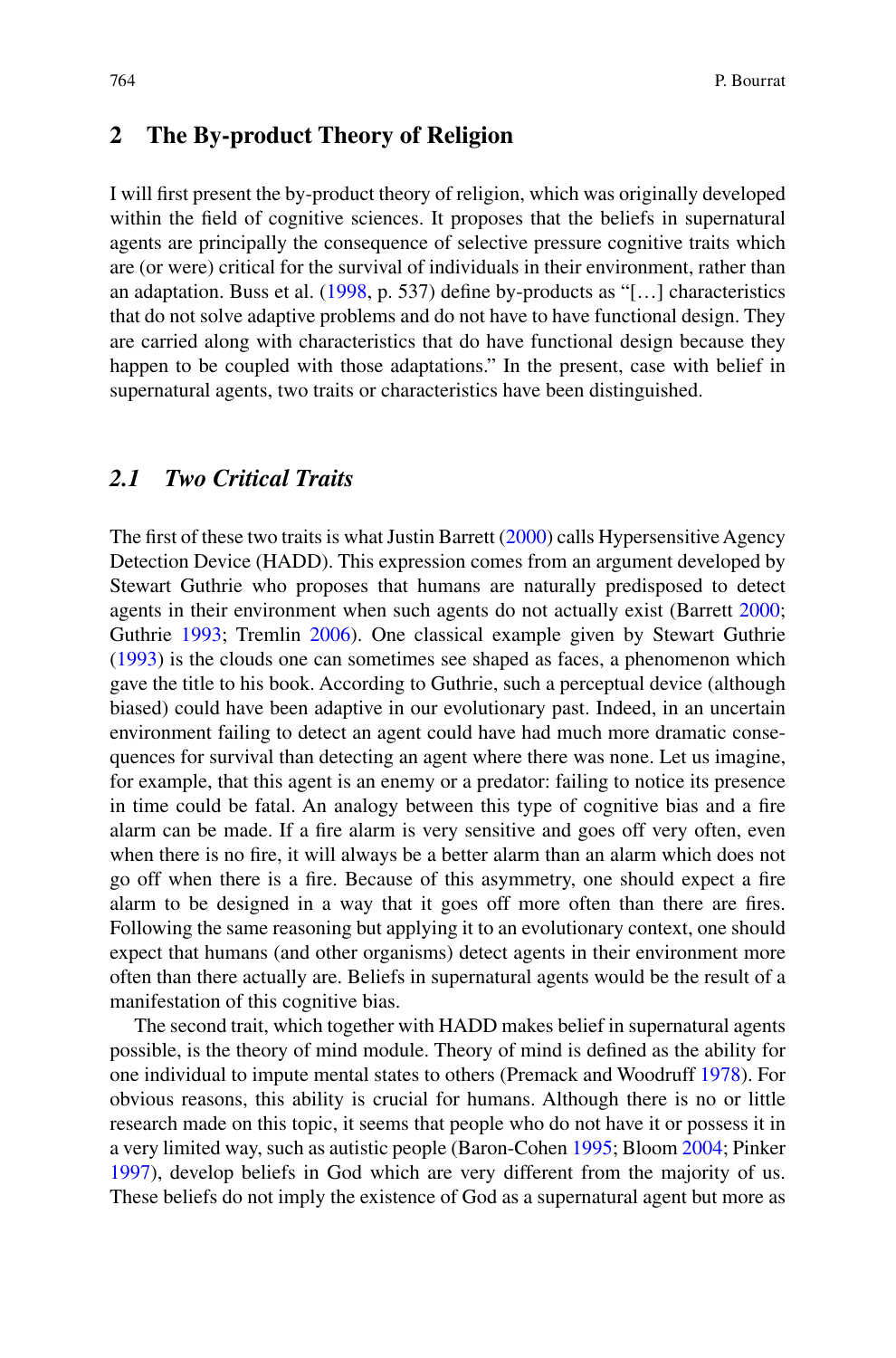a force or general principle (Atran 2002; Bering 2002; Tremlin 2006). The key point with the theory of mind and its relation to supernatural agents is that it suggests that humans are predisposed to conceptualize anthropomorphically the supernatural agents in which they believe, in other words, with human traits and preoccupations. For example, Barrett and Keil (1996) have shown that when students who claim not to have an anthropomorphic understanding of God, were asked to answer very quickly to questions about its supernatural powers, they were shaping their answer anthropomorphically. In fact, although the participants of this experiment had a conception of God as omnipotent (i.e. non-anthropomorphic) in their religion, when they had to answer quickly and intuitively to some questions about God, their answers showed that they were not conceptualizing it as omnipotent as they were claiming. Rather they thought of God as being able to execute only one action at a time (i.e. anthropomorphic).

Boyer (2001), from a rather anthropological background, and Barrett (2004), from an experimental psychological background, both propose a detailed account of the by-product theory of religion.

# *2.2 Religion Is Too Complex to Be Only a By-product*

 Although very young, the Cognitive Science of Religion from which the by-product theory of religion emerged, could become extremely fertile in the near future because it proposes new approaches to study religion. Yet, one can detect a limit to this approach and more specifically to the by-product theory: whereas it can provide an explanation of the emergence or the origins of some religious behaviors and beliefs, its explanatory power plummets when one tries to explain why supernatural agents, religions and rituals can sometimes be so elaborated. Let's recall the definition of a by-product from Buss et al. (1998) given earlier. If one follows this definition and subscribes to the by-product theory, beliefs in supernatural agents are *only* a by-product of HADD and of the Theory of Mind module. However, it is legitimate to question why, on top of their anthropomorphic characteristics, those agents have other characteristics such as being all-powerful, benevolent or having created the universe etc. The proposition that religion is only a by-product of the architecture of our mind (directly inherited from our evolutionary past) implicitly commits us to deny that from the emergence of those by-products, natural selection did act upon them. Yet, it seems *a priori* reasonable to think that some processes of natural selection whether biological or cultural did happen since then. Some characteristics of supernatural agents are observed with regularity and transculturally, and they do not seem to have no direct links either with the HADD or with the Theory of Mind module. It is moreover difficult to conceive how these characteristics could *only* be cognitive by- products. The theories that I will examine in sections two and three propose precisely that the different patterns one can observe are adaptations or at least have an adaptive role in human societies. Thus, by-product theory – although an important hypothesis for the origin of religion and a starting point for other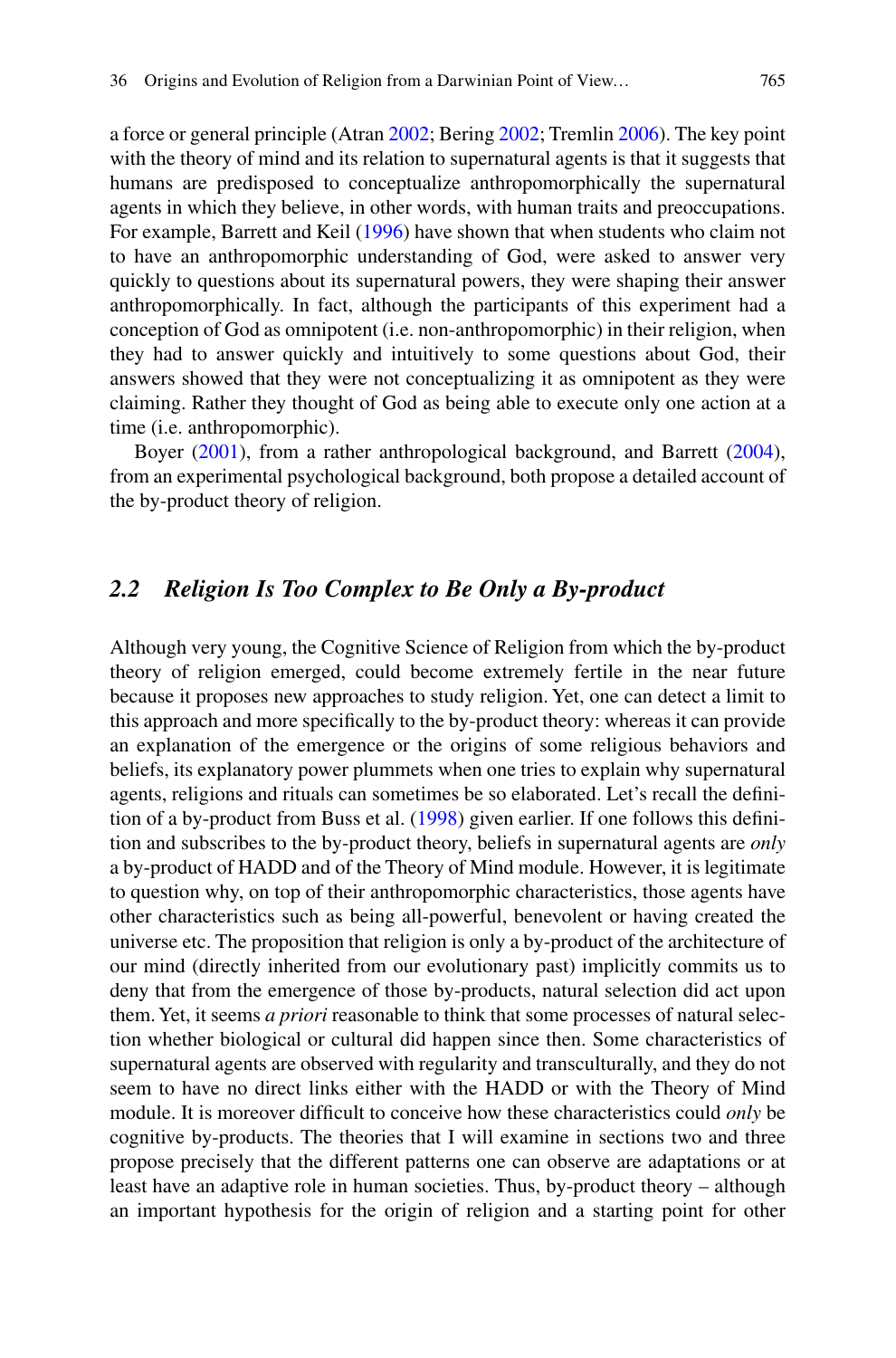evolutionary theories of religion – does not allow for a complete explanation of the beliefs in supernatural agents, let alone the religious phenomenon in its totality.

### **3 Adaptive Theories at the Individual Level**

# *3.1 Religion as an Ancestral Adaptation Which Is Not Anymore: "Sweet-Tooth" Theories of Religion*

"Sweet-tooth theories of religion" is a label given by Daniel Dennett  $(2006)$  to a body of evolutionary theories on religious beliefs and practices. The main idea behind this label is that religion has incorporated some characteristics which were adaptive in our evolutionary past, but nowadays they are not anymore. Dennett compares religions to the sweet and fatty foods most of us like, which were probably rare for our ancestors. There is little doubt that such food was providing a selective advantage to the individuals who had access to it. Yet, in our modern environment, this kind of food is not rare anymore and have deleterious effects (such as hypercholesterolemia, diabetes etc.) if consumed in excessive quantities. In spite of this mismatch, it is still attractive for us. Mismatch theory is a classical concept of evolutionary psychology. A mismatch occurs when an individual is not adapted to its environment any more. The cause of the mismatch is that the environment has evolved too quickly for new adaptive solutions to be found. We can use the idea that we are not adapted to our modern environment rich in sweet and fatty food, in regards to religion. In fact, it is possible to conceive religious beliefs and practices as costly or neutral (from an evolutionary point of view) nowadays, when they incite individuals to cooperate more. An individual may incur net costs by cooperating in an anonymous society where no one else cooperates. However, cooperating through the means of religion may have been evolutionarily advantageous when conditions where different. Advantages may have been, for example, to allow for a better cooperation within small groups of individuals, so that beliefs and practices which made cooperation easier would have been selected. Subsequently, according to sweet tooth theories, because the environmental conditions have suddenly changed, the beliefs and religious practices lost their adaptedness (that is, their function in social cohesion) but remained attractive for the human mind. Thus, under this view, Christianity, Judaism or Islam could be seen as cultural phenomena which have been invented and selected by humans because they reunite a combination of attractive ideas, yet they would have no evolutionary function nowadays. To push our analogy between food and religion a little further, our sweet tooth and taste for fatty food pushed humans to create and eat fast food which has a lot of success all around the world in spite of its deleterious effects. Similarly, our spiritual intuitions which were adaptive in the past might have had a great influence on our modern religions and would simply be a very good synthesis of the different traits which were one day adaptive.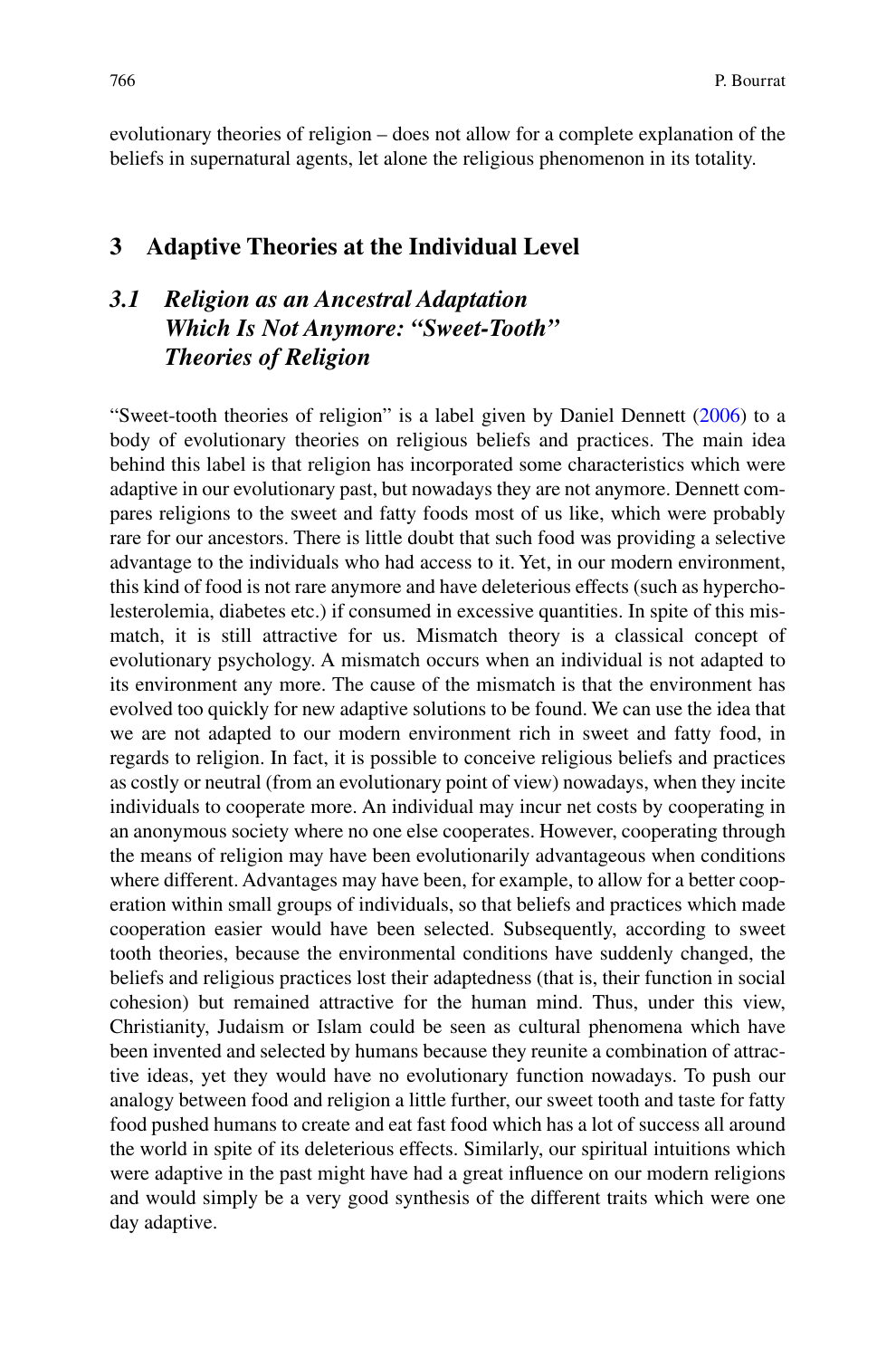This idea fits perfectly with the framework of Evolutionary Psychology and would deserve further developments more. Yet, Dennett does not point out any precise study confirming his ideas. Indeed, he remains rather vague on the potential function religion might have had. Although it might be difficult to test hypothesis about the past, it is worth verifying the compatibility of those hypotheses with the different evolutionary scenarios of human evolution. But even if research could be done, it would have to show that religion does not have any influence on fitness nowadays. The same demonstration would also need to be done with the by-product theory of religion. But in the latter case it would be less problematic since the byproduct theory makes almost no assumptions on the ancestral environment in which beliefs in supernatural agents did appear except that it was a social one. Finally, although it seems quite probable and reasonable to think that some religious traits have been adaptive in our evolutionary past, it seems equally reasonable to think, as I already mentioned in the previous section, that the same or new religious traits are adaptive today. Indeed, some authors consider the by-product and sweet-tooth theories as insufficient to fully explain the religious phenomena, and argue that some religious traits do have an adaptive role nowadays.

# *3.2 Religion as a Contemporary Adaptive Phenomenon at the Individual Level*

#### **3.2.1 The Fear of Supernatural Punishment Theory**

 The fear of supernatural punishment theory, mainly defended by Jesse Bering and Dominic Johnson (Johnson 2005; Johnson and Bering 2009), also has its roots in cognitive sciences. The Theory of Mind and HADD have, according to this theory, strictly the same role that in the by-product theory. However, this theory takes into account a new constraint on evolutionary dynamic which is different from all the constraints the by-product theory assumes, namely language. This constraint is the most important pillar of the fear of supernatural punishment theory. Bering and Johnson propose that together with the birth of human language and Theory of Mind, reputation becomes an essential characteristic of humans. According to them, language permits a rapid dispersal of ideas and information of the type "who did what". The emergence of human-like language would hence impose *nolens volens* new selective pressures on individuals through the reputation they acquire. A bad reputation is extremely disadvantageous and cooperation might be a strategy which would mitigate this problem by preventing an individual from acquiring such a reputation. Although it can be costly to cooperate, the net balance between the costs and benefits of cooperation is often positive in contexts where reputation is important.

 Starting from these hypotheses, Johnson and Bering propose that beliefs in supernatural agents are means to avoid the consequences of a bad reputation by increasing individual's cooperation. Let us recall that HADD and the Theory of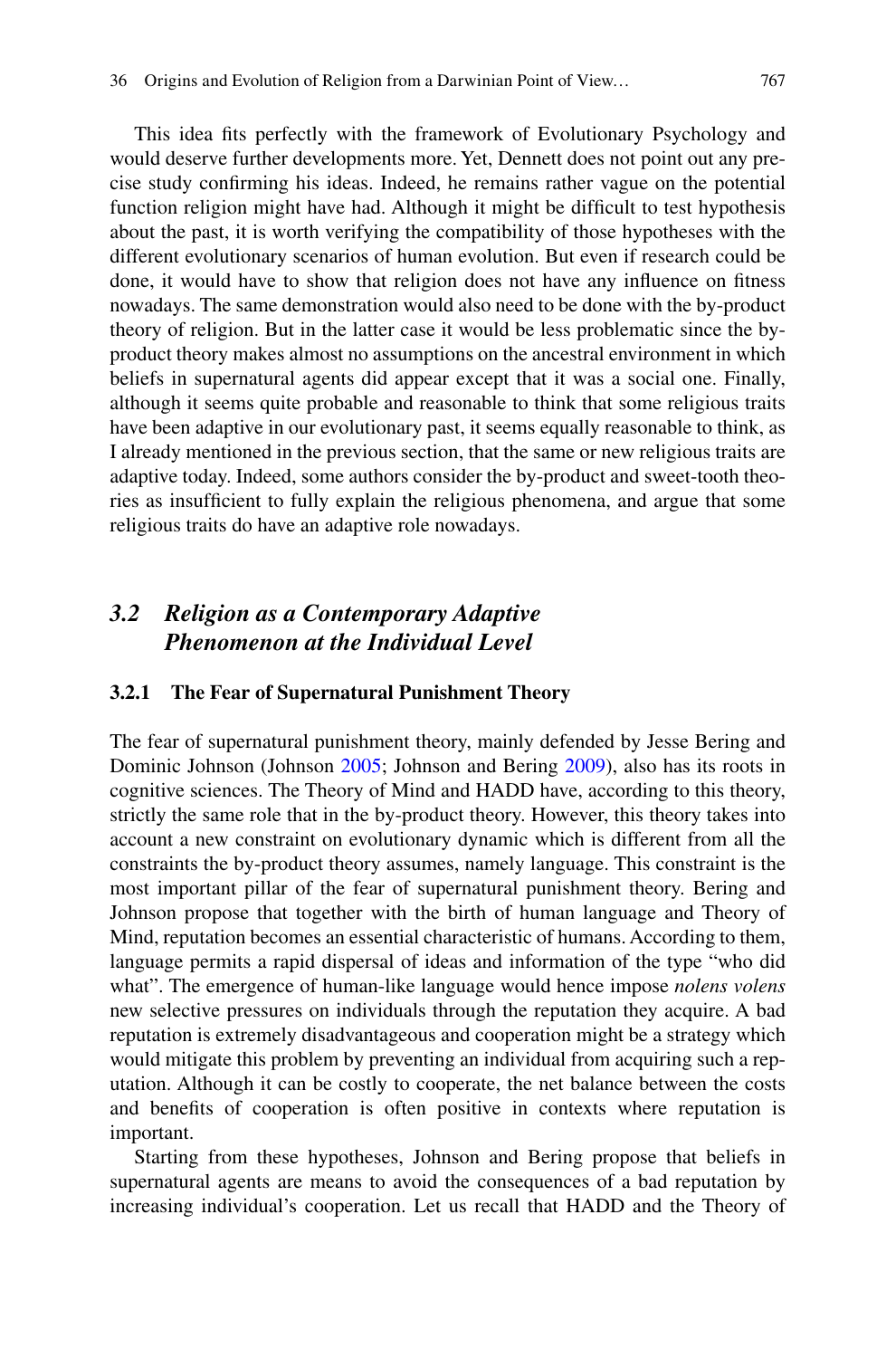Mind module are responsible for the concepts of anthropomorphic supernatural agents. The HADD erroneously recognizes agents in the environment and the Theory of Mind gives these agents human-like intentions. Let us now posulate that an individual believes that an ancestor, or any other supernatural agent they believe in, will punish them if they act antisocially within their community. Johnson and Bering consider that, on average, such an individual will acquire a better reputation relatively to another individual who does not have these beliefs since the former, because of their fear in supernatural punishment, will have an incentive to have less antisocial behaviors. This will lead our individual to have a fitness—classically defined as the product of the survival and reproduction—*ceteris paribus* superior to an individual who does not have such beliefs. If those beliefs are heritable, they will be transmitted to the next generations and selected by natural selection because of the selective advantage they procure: if an individual believes they are constantly observed by someone, as it could be the case if they believe in the existence of a god who can punish them, their incentive (whether conscious or unconscious) to be prosocial<sup>1</sup> will be strong since they will feel monitored by this god. However, such constraint is not imposed on individuals who do not have beliefs in supernatural agents, and although they might overall be prosocial, they will be more likely to be caught while committing acts of selfish behavior which will damage their reputation and, as a result, reduce their fitness.

The fear of supernatural punishment theory seems at first glance promising and contrary to sweet-tooth theory easily testable. As a matter of fact, Johnson and Bering claim that this theory has an empirical support (Bering et al. 2005; Johnson 2005 ). Yet, it has many limits and its testability is an extremely delicate matter. Enumerating these limits here would be beyond the scope of this article, and for that reason I will restrain my analysis to the most important of them (for more details on these limits see: Bourrat et al. 2011 ). One of the most important limits of Johnson and Bering's ideas is that they are presented as a theory in which the only important level of selection is the individual level. Yet, reputation is only a strong constraint for a given individual with the members of the group she interacts with. In fact, it intuitively seems much more problematic when your neighbor has a bad opinion about you rather than someone you do not know and who lives 3,000 km away. Once this remark is taken into account seriously, it becomes clear that the fear of supernatural punishment theory can be of great help for understanding beliefs in moralizing supernatural agents from a Darwinian point of view, but only in the context of unique or isolated groups. Nowadays, the context is different, numerous groups of individuals with different beliefs exist and virtually none of them is isolated. The fear of supernatural punishment theory as proposed by Bering and Johnson is insufficient to give an account of all the characteristics linked to cooperation and the beliefs of the different supernatural agents one can observe in different groups. This theory can hardly explain why different human groups have beliefs in different supernatural agents and punishments or why the supernatural punishments believed in one group are not believed as threatening in other groups. At best, the fear of

<sup>&</sup>lt;sup>1</sup>By "prosocial" here I mean "having a propensity to cooperate with others".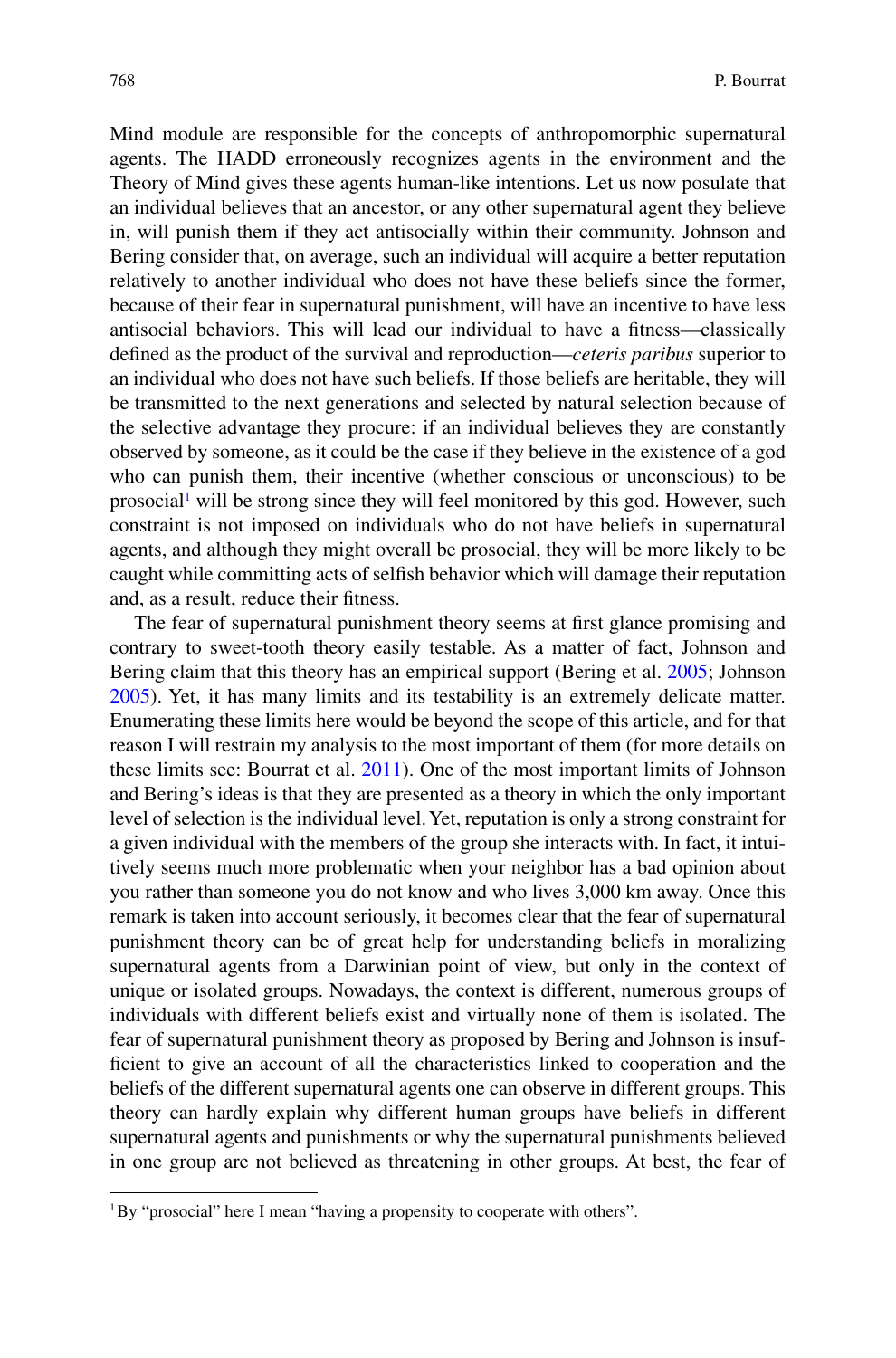supernatural punishment theory is part of a larger explanation of the evolution of beliefs in supernatural agents. That said, it is more refined when compared to the by-product theory because it provides a partial explanation of why humans often believe in supernatural agents who have moral virtues and are inclined to punish.

 Another limit to this theory comes from its mitigated empirical results. Johnson ( 2005 ) has tested it transculturally using a database of 186 societies and with more than 2,000 variables. Some of them were linked to religious and supernatural beliefs while other being were to cooperation. As he claims, the results reinforce the hypothesis of fear of supernatural punishment as a mechanism explaining (at least partially) the different levels of cooperation, whether it occurs directly between individuals (e.g., not robbing your neighbor) or are institutionalized (e.g., the existence of a currency or a police as part of the society). Bourrat et al.  $(2011)$  have tested this hypothesis again using the same database, but they started with the premise that the fear of supernatural punishment hypothesis should be valid not only for supernatural agents which are not gods or ancestors (while Johnson was only considering high gods) but also for any other forms of supernatural punishment, as Johnson and Krüger (2004) initially proposed it. Indeed, no criteria in the theory can justify a special treatment for *religious* supernatural *agents* . Bourrat and colleagues also underlined that the theory can only account for the direct cooperation between individuals and not for institutional cooperation. The results they obtained could not confirm the fear of supernatural punishment hypothesis. That said, they consider that the anthropological database they used is not fine-grained and precise enough to detect personal beliefs. Atkinson and Bourrat  $(2011)$  have therefore tested this hypothesis yet again, using a database reporting personal beliefs. Their result seems to support the fear of supernatural punishment hypothesis in its broader version, that is, which is not limited only to supernatural agents.

#### **3.2.2 The Costly Signaling Theory Applied to Religion**

The costly signaling theory applied to religion focuses on another specific aspect of the religious phenomenon, namely rituals. However, this theory has been developed from the perspective of cooperation, similarly to the theories I have discussed earlier.

 The costly signaling theory has been developed mostly by evolutionary biologists and has its roots in the work of John Krebs and Richard Dawkins (Dawkins and Krebs 1978; Krebs and Dawkins 1984) on manipulation of signals, and of Amotz Zahavi ( 1975 ) on the handicap principle. Krebs and Dawkins propose that signals should be seen as attempts to manipulate individuals rather than attempts to inform them. This idea is one of the pillars of Dawkins' concept of extended phenotype (Dawkins 1982 ), in which the phenotype of an individual is not only the direct expression of their genes, but also the way this individual modifies their environment including others' behaviors. In a revised version of the manipulation of signals theory, Krebs and Dawkins (1984) defend the idea that the use of signals should be regarded as manipulative or cooperative attempts depending on signaler and receiver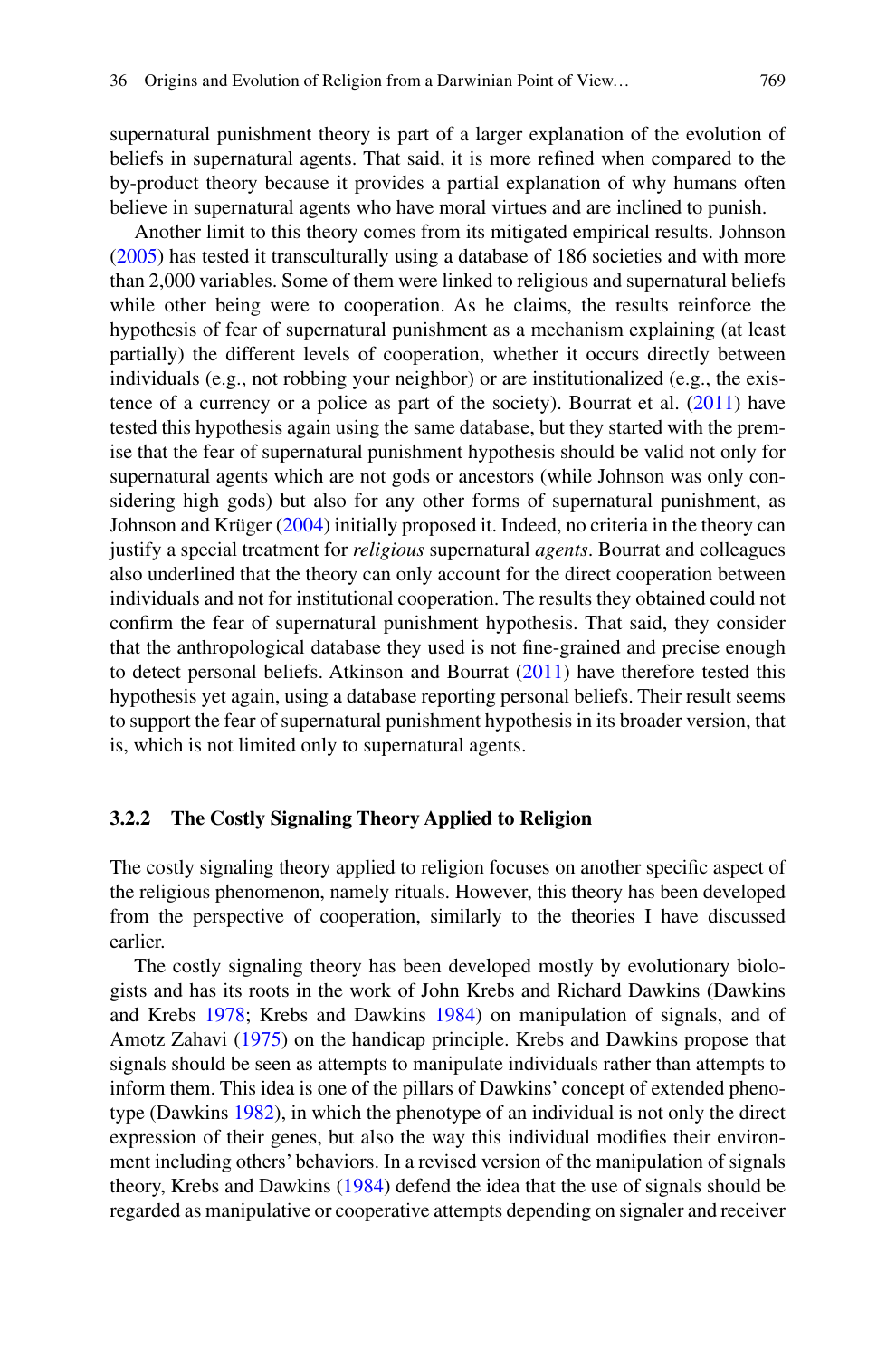individuals' interests. When signalers and receivers do not have overlapping interests, receivers should undergo strong selection pressure to detect and resist the attempt of manipulation from the signaler. In return, this should create a selective pressure on signalers to develop new strategies of manipulating the receivers and so forth *ad infinitum*. This phenomenon is typical of arm races such as described by the Red Queen Hypothesis (Van Valen 1973). Krebs and Dawkins argue that when signalers and receivers have overlapping interests, the signal is expected to be simpler: manipulation is not in the evolutionary interests of the signaler since it is also in the interests of the receiver to cooperate.

 The handicap principle proposes, among other things, that males, in a context of sexual selection, should display their qualities to females by inflicting a cost to themselves (Zahavi 1975; hence the name of the principle). For example the long peacock tail displayed by males is very costly to have. Nevertheless, because a long and colorful tail increases the chances for an individual to be predated and is costly to produce and maintain, a peacock male with such a tail signals to females that in spite of this handicap it has been able to survive. A female choosing to mate with this male consequently selects his qualities.

 In the framework of Krebs and Dawkins, the handicap principle matches with a case of cooperation between signalers and receivers (hence no arm race between them is expected), but in a context of possible defection. Indeed, Krebs and Dawkins draw their attention to many cases of signals where imitation is impossible, because there is an indispensable link between the signal and the underlying necessary condition for it to exist. This is the case, for example, between body size and frequency of vocal signals. In this case, no arm race between signalers is expected since no "cheap" imitation will be convincing. Yet, as suggested by Zahavi (1975), even when such a link between the signal and the underlying condition for this signal does not exist naturally, signals which are costly to produce would be honest signals for the receivers and would allow them to distinguish good quality signals from bad quality ones. In those conditions, a signal will be honest if and only if the cost of imitation is as or more important than the benefits that would be received from that imitation (Grafen 1990) and an arm race between signalers is expected until a point where only some individuals can pay the costs. This idea precisely fits the case of the peacock tail. There is no direct trait naturally measuring the propensity of a male to avoid predators. Yet, the cost of producing a long tail becomes a reliable signal for females who will choose the males with the longest tails.

 Several scholars have proposed to apply these ideas to human rituals (Cronk 1994; Irons 1996; Sosis and Alcorta 2003). They suggest that the function of rituals is to promote cooperation within a group, community or society which will only be possible if the rituals are costly to exercise. For example, we can find frightening or painful rites of passage ceremonies, including tattooing and scarifi cation in numerous societies. These rituals, as well as many others, can be interpreted as signals displaying a commitment to the community or wider society. Individuals undergoing them show that they truly want to be part of the community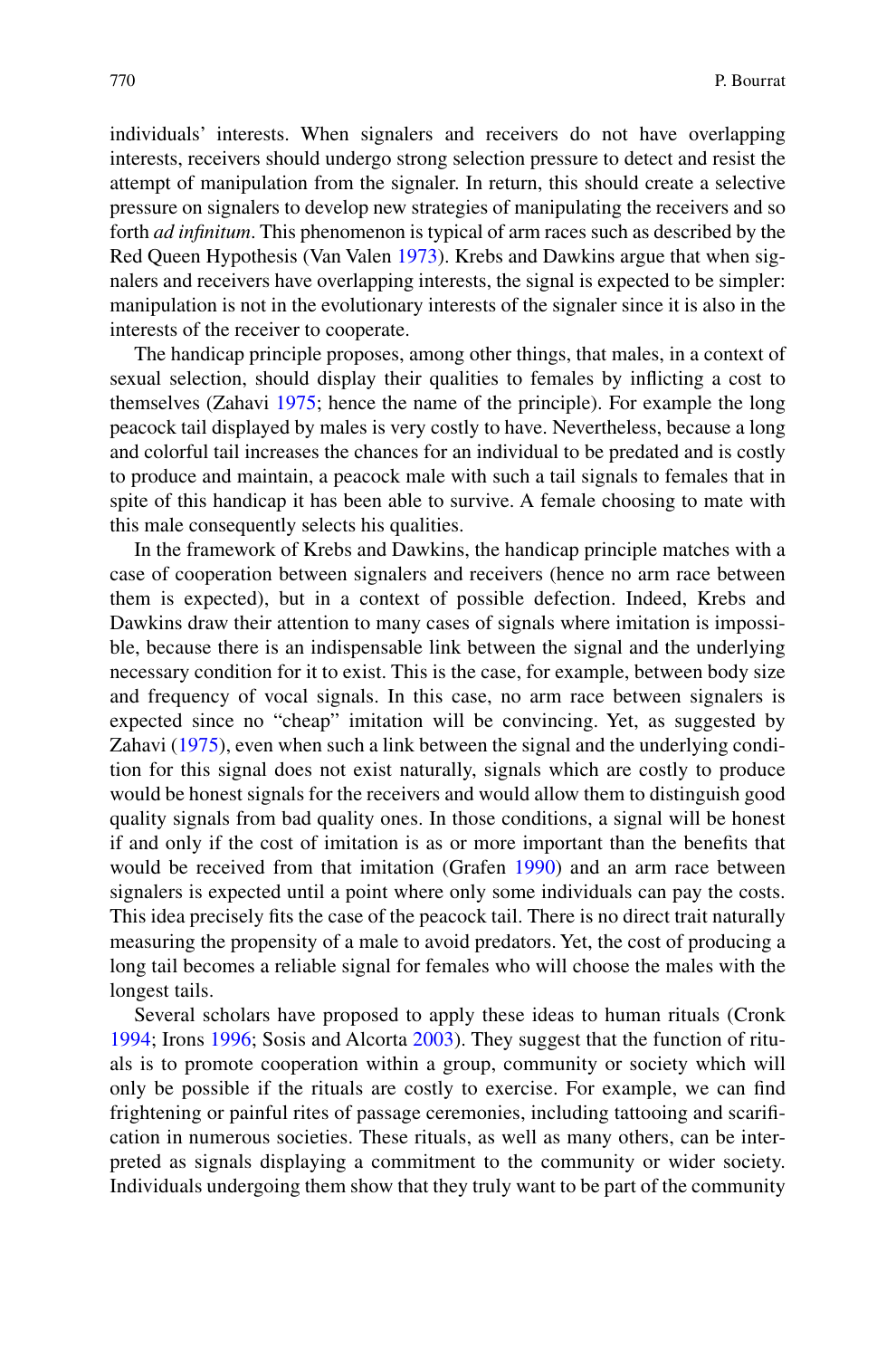since they are willing to pay a price for it. By doing so they demonstrate that in future they will not free ride when it will be possible since the cost of free riding would be superior to the cost undergone during the ceremony or ritual. For instance, Sosis et al.  $(2007)$  have proposed that the tattoos, genital mutilations and scarification that some men undergo during different rituals signal the belonging to a group. When a man accepts to be marked by tattoos, scarification and mutilations, it will be impossible for him to move from the group to another one in future. Indeed with the permanent mark of the group he belonged initially it would be very hard for him to be accepted in another group in full trust. Hence, these definitive marks represent reliable signals of future cooperation since being banned from a group would be extremely costly. However, a signal can be costly in different ways: the same absolute cost can be undergone in one shot, as it is the case with initiations, or undergone over time, as it is the case with rituals such as catholic masses (cost in terms of time spent). These two "types" of costs perfectly correlate with the two forms of religiosity one can find transculturally: "doctrinal" and "imagistic"(Atkinson and Whitehouse 2011; Whitehouse 2004). In a doctrinal mode, religiosity is acquired through the practices of frequent but low arousal rituals such as masses. In the imagistic mode, religiosity is acquired through the practices of highly arousing but very infrequent rituals, such as initiations which individuals remember all their life.

 The costly signaling theory applied to rituals has a promising explanatory power and there is already interesting research suggesting its value. This is the case with the work of Richard Sosis and his colleagues (Sosis et al. 2007 ) on scarifications and on American communities in the nineteenth century (Sosis 2000; Sosis and Bressler 2003 ). Furthermore, the costly signaling theory can be applied to a vast range of human behaviors and in different contexts. In the field of religion, for example, Terence Deacon (1997) proposes that the commitment of women to religion such as Christianity or Judaism, in some societies, could be an honest signal of their fidelity. The rationale behind this idea is that pious women should be, in principle, more reluctant to be unfaithful than other women. The fear of supernatural punishment could be, in this case, the underlying mechanism of some honest religious signals. As there is no direct observable expression of fidelity, piety can be one proxy for it. Hence, demonstrations of piety are expected to be stronger and more explicit when the fidelity of women is under selection pressure. This prediction is supported by the research of Boster et al. (1998) on certainty of paternity which is superior with Jewish priests. The authors argue that the laws of sexual purity to whish Jewish women are committed is the reason of this result. Such commitment can be translated in terms of costly signals as Sosis and Alcorta  $(2003)$  do. That said, this theory which comes directly from behavioral ecology and mostly focuses on the biological individual has some limits. For example, it is hard to conceive why some cultural traits increasing the fitness of individuals on the long term (such as rituals) would be so widespread in human societies without invoking a form of cultural group selection. I will come back to this problem in the fourth section.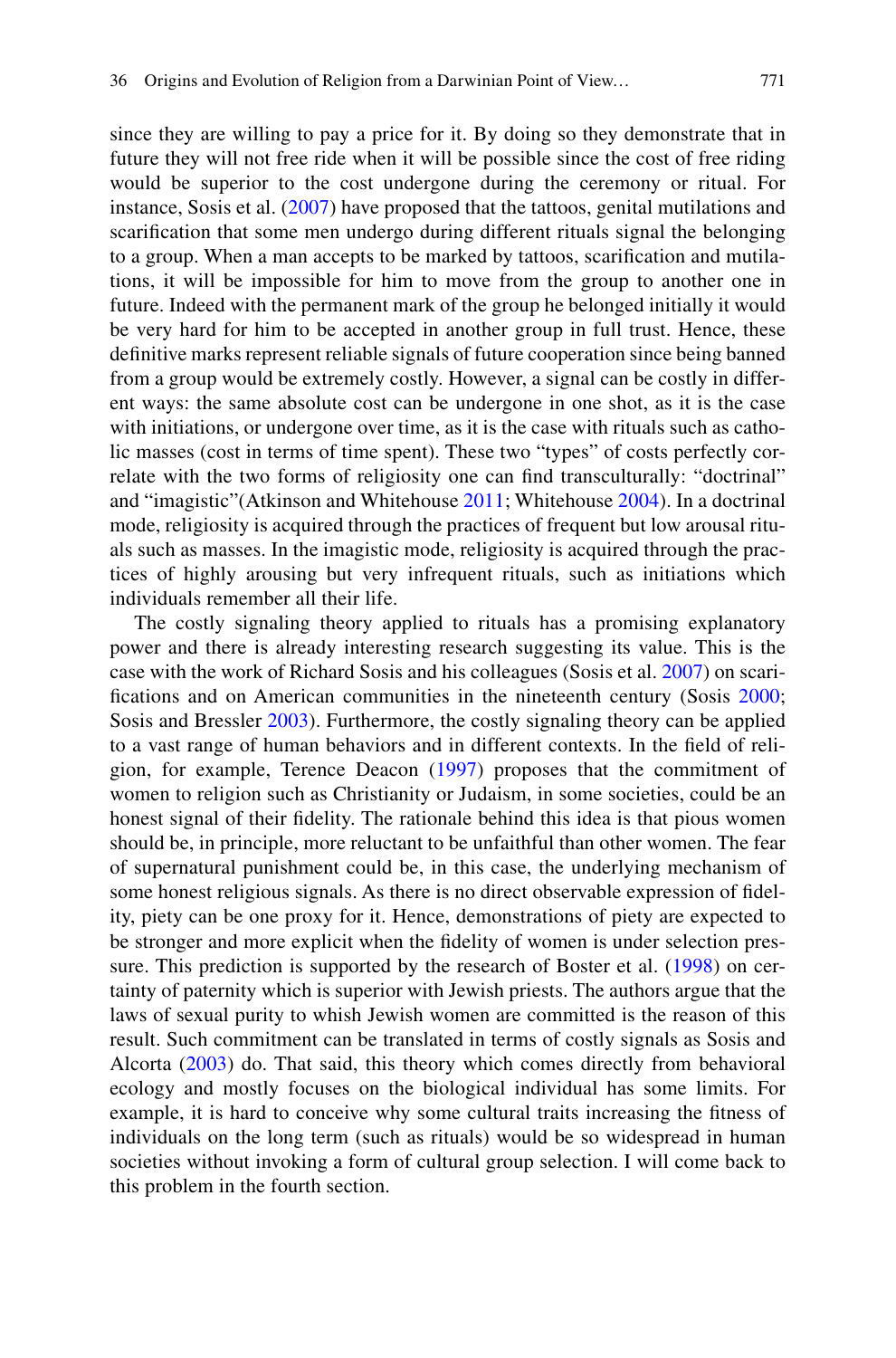#### **3.2.3 The Kleptocracy Theory of Religion**

 The kleptocracy theory, although being very general, is not a theory of religious beliefs and practices that one can apply to any society, unlike the theories we examined thus far. Rather, it focuses on the evolution of religion in agrarian societies, the only ones in which an important social stratification is possible. The concept of kleptocracy has its roots in the Marxist argument proposing that religion is created by the societies' elites in order to materially exploit the people who only receive the secondary or derived benefits of a low but constant level of security and productivity  $(Atran 2002)$ .

According to Jared Diamond (Diamond 1997), the "true" religions only emerge when a central authority assimilates the beliefs in the supernatural in order to establish a pyramidal scam. Supernatural agents, in this case, can be conceived as a mean of reinforcing the power of kleptocrates (the ruling elite). The vast majority of individuals is exploited by them, but this system of exploitation is cooperative. Kleptocrates maintain the social cohesion of the group by force directly, but also and more importantly most the people truly believe that the ruling elite have a direct link with their god(s). Thus, this justifies their privileged position. It is almost certain that in past or present societies, the elite are healthier than other individuals (see Diamond 1987), especially in agrarian systems where food storing is the rule. Another demonstration of elite's privileged position is Laura Betzig's research  $(1986)$ , which demonstrated transculturally with the help of anthropological data that the level of despotism is positively correlated to the size of harems in a society. Hence, we can imply that the fitness of the elite is usually superior to the fitness of the people in those societies.

 Let us note that kleptocracy theory is compatible with the fear of supernatural punishment theory. This will be the case if one given individual believes that they will be punished by a god if they do not obey their monarch or sovereign. However, the fear of supernatural punishment is only one of the possible mechanisms that can reinforce obedience and submission, since cooperation between individuals might as well be the result of threats and direct punishments from the elite. Likewise, the enforcement of rituals might increase cooperation between individuals, as it has been recently argued: the synchronization of movements one can observe during rituals would have such an effect on people (Wiltermuth and Heath 2009). These two examples, which show how the elite can exploit the people for them to cooperate using religion as a justification, are however far from being exhaustive.

 Although kleptocracy theory is very general and potentially embeds some theories I already examined, one question remains unanswered. If a kleptocracy decreases the fitness of most individuals but the elite, why were there so many kleptocracies in human history and why have they been so successful? One possible answer I propose is that the fitness of an individual in a kleptocratic society, in spite of being lower when compared to the fitness of an individual in a non-kleptocratic society, will become higher when the two societies will be in competition with each other. Indeed, a centralized power such as the one we can encounter in kleptocratic societies allows for the cooperation of a higher number of individuals which are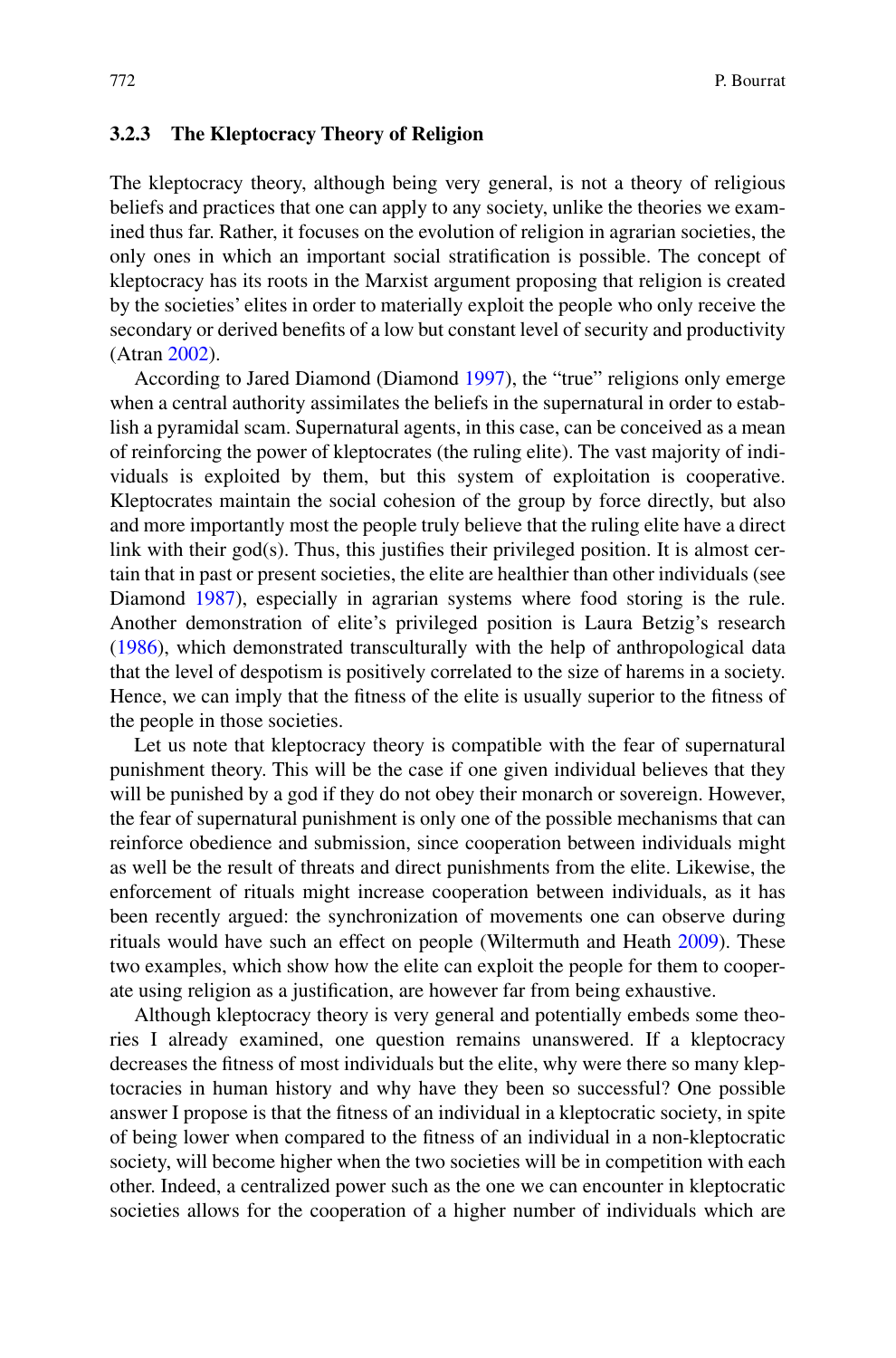more specialized (e.g. army, farmers etc.) than in a non kleptocratic society. These two parameters are critical when there is an intergroup competition (Alexander 1987 ). I will come back later to this point in the next section.

 One of the strengths of kelptocracy theory is that it can allow the integration of many other theories from different fields, whether cognitive sciences, ecology or evolutionary sciences, but it is also one of its weaknesses since it makes it extremely hard to test precisely and in its totality. Another important point to note is that although this theory can give an account of the origin of "true religions" as defined by Diamond, the theory cannot explain why a kleptocratic society will be successful over time if one does not consider at least two levels of selection: the individual level and the group level. Diamond himself accounts for such possibility and proposes that a form of group selection could explain the success of kleptocratic societies (Diamond 1997 ).

### **4 Adaptive Theories at the Group Level**

 Individual level selection explanations have been privileged by evolutionary biology for more than 30 years (Wilson and Wilson 2007). However, many authors agree that major transitions took place in evolution. A major transition in evolution can be defined as the emergence of a new property that has dramatic consequences on the course of evolution. One family of major transitions is evolutionary transitions in individuality. An evolutionary transition in individuality is the result of the emergence of a new kind of individual from the cooperation of lower- level individuals (Maynard Smith and Szathmáry 1995 ; Michod 1999 ; Okasha 2006 ). The emergence of human language and culture is sometimes considered as the most recent evolutionary transition in individuality since it seems possible that the human cooperation leads to the formation of news "cultural" individuals in competition at the level of societies, namely human "superorganisms".

 Until now, all the theories I have examined propose an explanation of the religious phenomena at the individual level, which implicitly or explicitly rests upon the concept of gene. Yet, we have seen the limits of these theories to explain the diversity of religions, whether it is diversity in supernatural agents, in rituals or supernatural punishments, which can be very different from one society to the other. To fill the gap between these gene-centered theories and the diversity of religious phenomena, it seems necessary to postulate some mechanisms of cultural evolution and selection in order to get more complete picture of the evolution of religion. This is exactly what David Sloan-Wilson (Wilson 2002, 2005) proposes. According to him, the evolutionary function of religion is essentially to favor the production of common goods within group and to diminish their costs through the altruistic cooperation of individuals belonging to one and the same group. This leads to the emergence of an intergroup competition when more than one group can be considered (direct competition if the groups are in contact and indirect if they are not). According to Wilson, it is hence perfectly legitimate to consider whether actual forms of religion are cultural adaptation at the group level.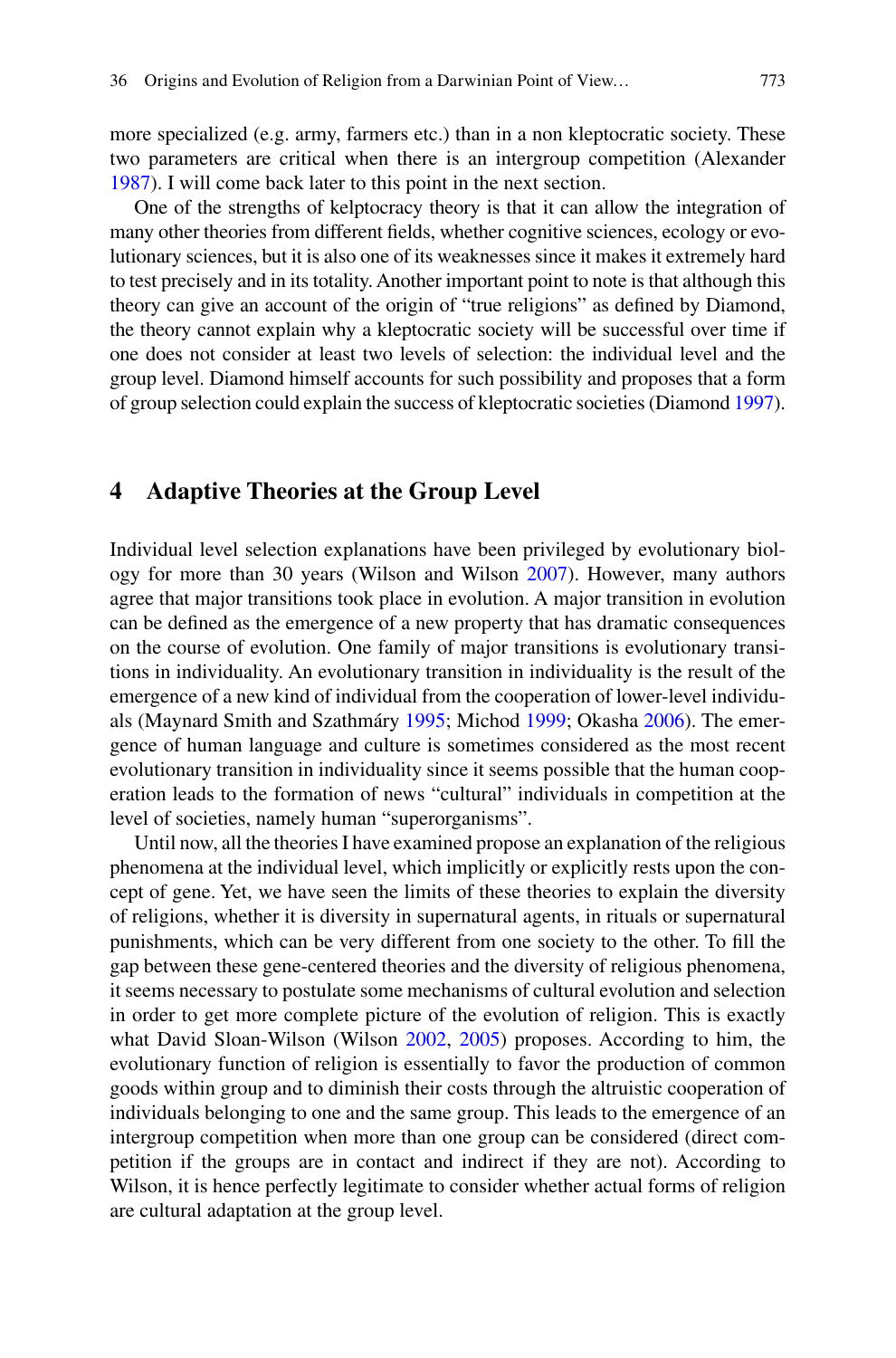Wilson confirms his hypotheses using detailed case studies (Wilson 2002) and an analysis of 35 religions (Wilson 2005) randomly chosen in an encyclopedia of Religion. Although he recognizes the value and plausibility of the other Darwinian hypotheses we examined so far, he dismisses them one by one showing that none of them is able to provide a full explanation of the phenomena linked to the religious practices and beliefs. He propels his ideas with the introduction of the notions of cultural group selection and gene-culture coevolution (Richerson and Boyd 2005 ). In order to understand the interaction between genes and cultural items one has to notice that ultimately they have a common fate since they depend (in a different way) on the same interactor, namely the human biological individual. However, genes and cultural items (sometimes called memes) are fundamentally different on one point. Genes are prisoners of their interactors (or their "vehicles", to use Dawkins' terminology) except during an event of reproduction. Yet, that is not the case for cultural entities which can easily pass from one individual to the other during an act of communication. From this standpoint, we can understand culture from an epidemiological point of view. Indeed, models of cultural evolution based on the idea of contagion can be derived from models of virulence (Laland et al. 2000), since the cultural entities face the same constraints as biological parasites. For example, the practice of a transmissible religious altruistic behavior will successfully spread within a group if the cost of this practice (in terms of its fitness) is compensated by the number of "infected" individuals of this practice. Now, the number of individuals infected by the practice will depend on the number of individuals available in the population. In an ideal (thus unrealistic) case of population with infinite size and infinite density, biological and cultural evolutions could be strictly decoupled from each other. It would not matter in this case that the practice leads to the death of the "infected" individual if the number of available individuals is infinite and some of them adopt the practice. In this case, culture would impose no constraints on individual fitness. Yet, real populations are neither infinite nor infinitely dense. Consequently one given individual has a limited access to other individuals. Under such conditions, humans can be considered as a limited resource from the point of view of the cultural entities. On the short term, a cultural practice can spread quickly in spite of an important cost imposed to the individuals who display this practice, but it will sooner or later lead to the extinction of the population since no more individuals will be present in the surrounding of the "infected" individuals and the cost of the practice will not be compensated by a high level of transmission. On the contrary, a practice that, on average, allows for an increase in individuals' fitness will persist and will be transmitted over time since new individuals will always be available.

 Once these considerations are taken into account, the relevance of multilevel selection and, more specifically, group selection of cultural items, becomes obvious. Ideas pass from one individual to the other within a cooperative group. Differences in religious practices between groups can lead to the differential persistence of these groups over time and potentially to their differential growth and "reproduction". Proselytism, wows of chastity, hostilities or intolerance towards other religious groups are all potential adaptive traits that are better explained from a long term cultural groups perspective, in spite of the short term individual cost.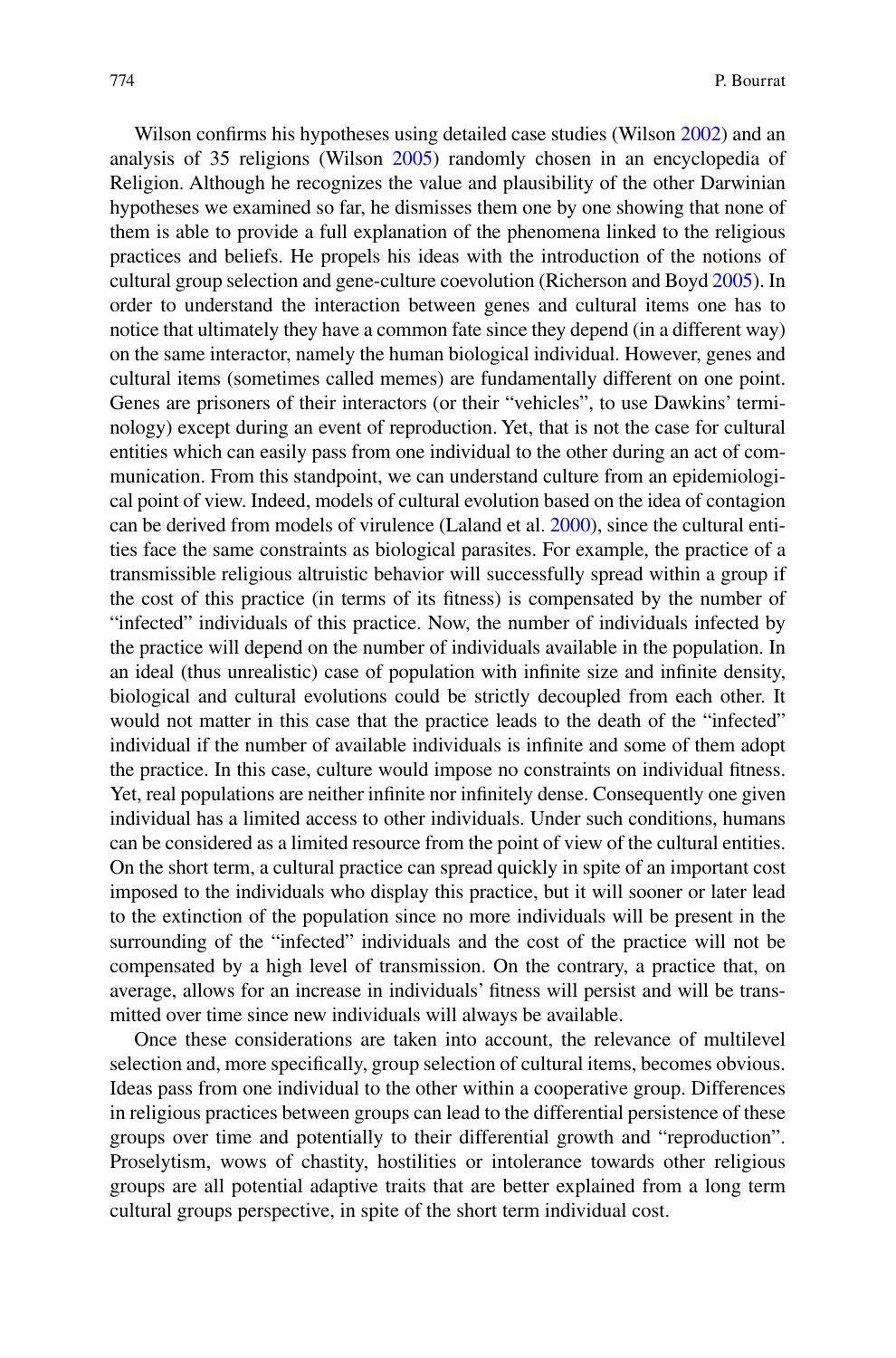To conclude this section, I will briefly present three studies which have directly or indirectly tested theories of intergroup competition by considering some traits linked to religion as cultural adaptations. The first one has been made by Snarey ( 1996 ). Using an ethnographic database of several hundreds of variables and societies, he demonstrates that the beliefs in moralizing high gods (by "high" he means being an all-powerful and/or creator of the universe) is positively correlated with the dryness of the environment. Snarey suggests that the fact of believing in all powerful and moralizing god increases the cooperation between individuals in environments where the problem of water availability existed in the past or still has an important impact on the survival of the societies. Thus the result observed (i.e. the correlation between dryness and the presence of high gods in the religion) would be due to the elimination or transformation of the societies which did not have such beliefs in high gods.

The second study was carried by Roes and Raymond (2003), who used the same database and tested different hypotheses. They found that the beliefs in high gods were on average found more often in the largest societies (usually found in the richest environments). They propose that the beliefs in high gods allow societies to reach a larger size by promoting a better cooperation between individuals and consequently out-competing smaller groups since the size of a society is critical in intergroup competition involving conflicts. The mechanism they propose to explain the role of the beliefs in high gods and the size of societies is the following. A larger society faces problems such as free riding, defection of its individuals as well as the risk of splitting in a much more intense way than a smaller society where such problem can be solved at a local level. The belief in high moralizing gods would allow, according to Roes and Raymond, an increase in cooperation between individuals in a group, and thereby would lead to the partial solution of the free riding problem. This consequently would decrease the risk of scission of this group. Moralizing gods would serve, if we follow Roes and Raymond in their reasoning, as social glue.

Finally, a third study by Henrich and his collaborators (Henrich et al. 2010), has tested the impact of belonging to Islam and Christianity (what they name world religions) on the fairness of individuals in 15 populations. The study shows, among other results, that if the individuals tested belong to one of these two religions there is a higher probability that they will behave more fairly than when they belong to a local religion. Henrich and collaborators measured fairness using three games classically used by economists which involve the interaction of two individuals. In the first game, named "the dictator game", one of the two individuals receives a sum of money that he or she can choose to share with the other player. He or she can decide to keep everything or to divide this sum of money as he wishes. The second player has no choice but to accept the amount of money which is given to them. This is not the case in the second game, "the ultimatum game" where the second player can refuse the amount of money the first player intends to give them. If the second player refuses the amount proposed, none of them will receive the money initially given by the experimenter. Finally, Henrich and his collaborators created a game based on the same principles that the "dictator" and "ultimatum" games, but in which the second player can punish the first player by spending some money given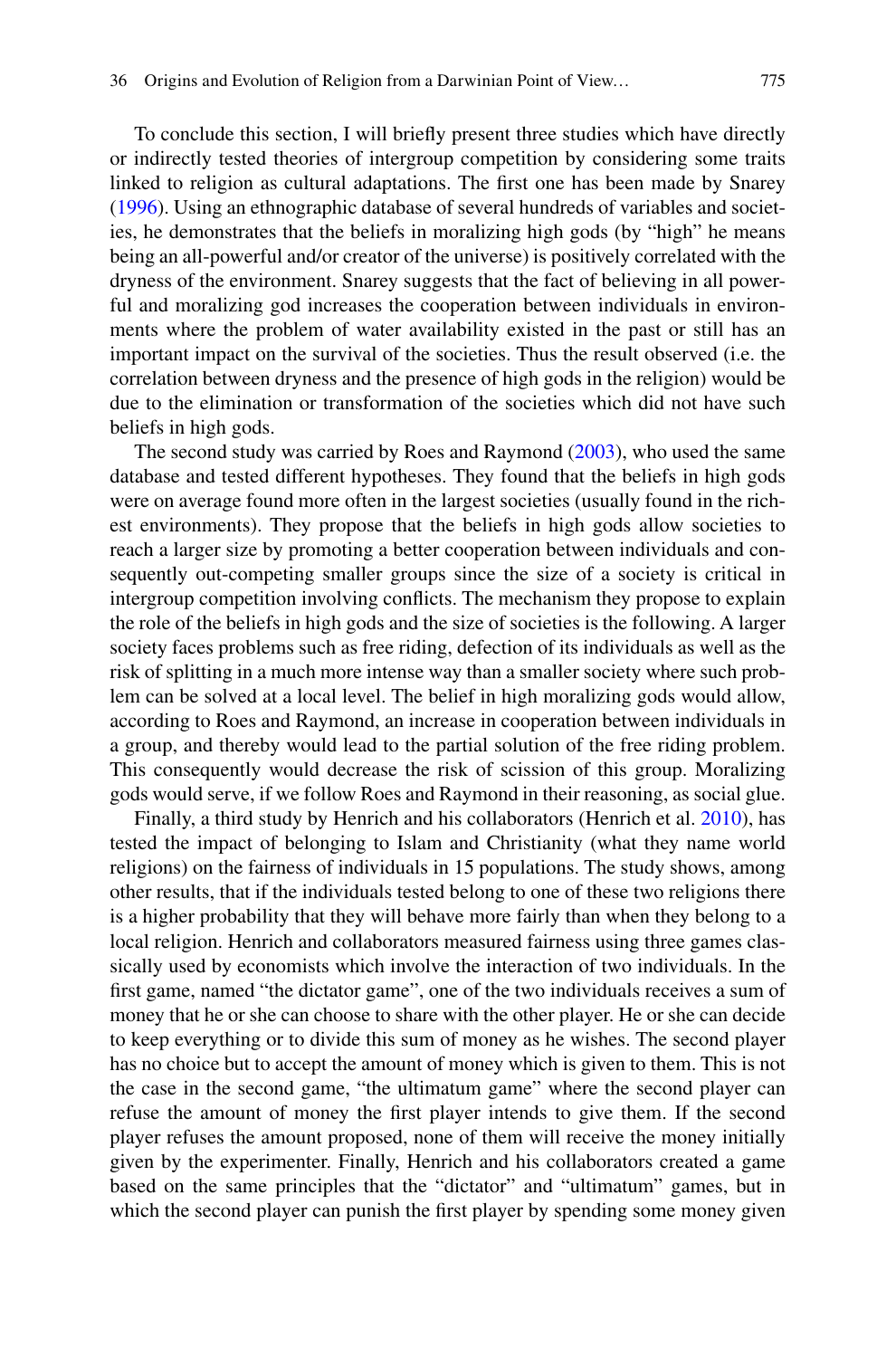to them beforehand if they believes that the proposition made by the first player is unfair. From the results they obtain, namely a higher probability to play the games fairly by individuals belonging to a world religion, Henrich and his collaborators suggest that world religions have coevolved with societies while facilitating large scale cooperation. The underlying idea behind this proposition is the concept of cultural group selection.

None of these three studies outlined above clearly proposes a specific mechanism involving religion that would reinforce individual cooperation within societies. For example, Roes and Raymond use the term "moralizing god" which remains very vague. The fear of supernatural punishment theory, the kleptocracy theory and some aspects of the costly signaling theory could potentially all be involved in some phenomena of moralization and of large scale cooperation observed by Snarey and Roes and Raymond on the one hand, and Henrich and his collaborators on the other hand.

 None of the theories or hypotheses proposing religion as an adaptation at the group level is a theory that gives a historical and cognitive origin of religion. No cognitive mechanisms are proposed either in Snarey's study or in Roes and Raymond's one. Even Wilson, the great architect of the multilevel selection theory, neglects some explanations given by the other theories at the individual level which are sometimes simpler, more cognitively relevant and which do not involve the group level. Yet, as we saw, some questions linked to the diversity of religions, to some of their characteristics and to their stabilization over time will remain unanswered if they are considered from an individual level perspective only.

### **5 Conclusion**

 In this chapter I have proposed that different kinds of Darwinian theories could account for the origins and evolution of religious practices and beliefs. I have distinguished six theories (or sets of theories) and emphasized wherever possible that they are not incompatible since they are not always applicable to the same fields, the same levels of organization and over the same periods of the human evolution. For example, the by-product theory is a *cognitive* explanation of the *origin* of the beliefs in *supernatural agents* . The sweet-tooth theory might permit to provide *cognitive* explanations of the existence of *deleterious* religious *behaviors* from a modern *individualistic* perspective if more research was done within this framework. The fear of supernatural punishment provides a *cognitive* explanation of the *origins* of beliefs in supernatural *moralizing* agents. Kleptocracy and costly signaling theories respectively provide a pluralistic explanation of the *emergence of the world religion* and a *behavioral* explanation of the *emergence of costly rituals* . Finally, developing models of multilevel selection would certainly provide solid explanations of the *evolution* and *maintenance* of the number of the *different religious traits and religions in the world.* Table 36.1 summarizes all these differences between theories. It is now time to acknowledge that the integration will probably be the only way of providing the most thorough account on the evolution of Religion. Indeed,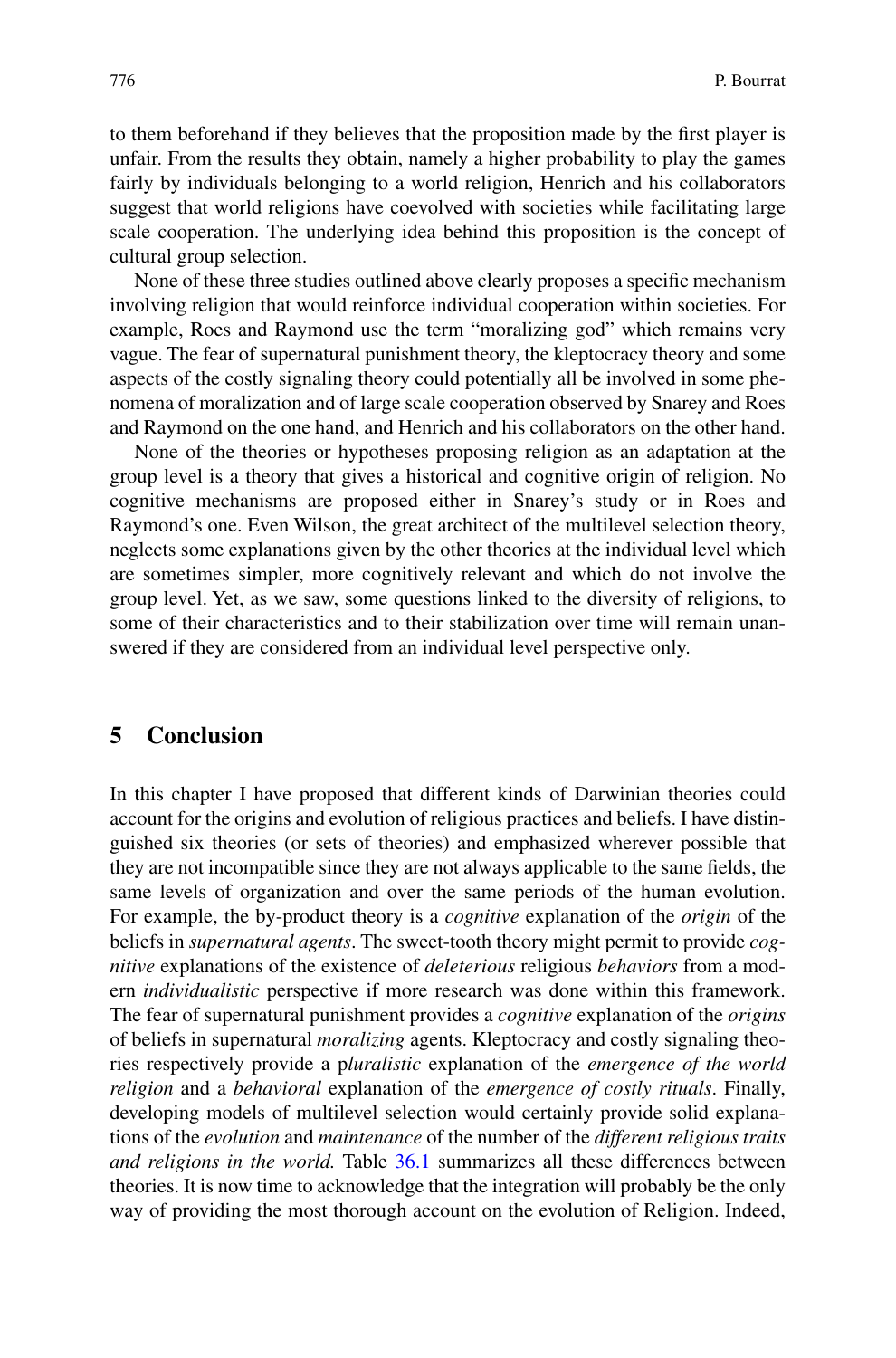|                                                                                                                     |                                                                                                                                                  | Level of<br>organisation                     | Type of                                        |
|---------------------------------------------------------------------------------------------------------------------|--------------------------------------------------------------------------------------------------------------------------------------------------|----------------------------------------------|------------------------------------------------|
| Theory (proponents)                                                                                                 | <b>Explanatory power</b>                                                                                                                         | privileged                                   | explanation                                    |
| By-product (Boyer,<br>Barrett)                                                                                      | Emergence and stabilization<br>of beliefs in supernatural<br>agents                                                                              | Individual                                   | Cognitive                                      |
| Sweet-tooth (Dennett)                                                                                               | Presence of behaviors<br>deleterious for the individual<br>in religions                                                                          | Individual                                   | Cognitive                                      |
| Fear of supernatural<br>punishment (Johnson<br>and Bering)                                                          | Beliefs in supernatural<br>agents concerned with and<br>enforcing human morality                                                                 | individual                                   | Cognitive                                      |
| Kleptocracy (Diamond)                                                                                               | Emergence of "pyramidal"<br>religion or world religions in<br>agrarian societies, part of<br>their success in inter-<br>societies competition    | Individual (and<br>to some extent<br>beyond) | Behaviorist with<br>pluralist<br>tendencies    |
| Costly signaling (Sosis,<br>Cronk, Irons)                                                                           | Emergence of costly rituals                                                                                                                      | Individual                                   | Behaviorist                                    |
| Multilevel with focus on<br>group level (Wilson; to<br>some extent, Roes and<br>Raymond; Snarey;<br>Henrich et al.) | Emergence of some religious<br>characteristics such as<br>proselytism, stabilization and<br>modification of other<br>individual religious traits | Individual and<br>beyond                     | Rather<br>behaviorist but<br>ideally pluralist |

 **Table 36.1** Summary of the different theories of the emergence and evolution of religion

we have seen that the fear of supernatural punishment theory to some extent rests on the by- product theory. We have also seen that the Kleptocracy theory could be linked both to the fear of supernatural punishment theory and consequently to the by-product theory but also to the costly signaling theory through the enforcement of rituals. Thirdly, the costly signaling theory could be linked to the fear of supernatural punishment which would provide at least a partial explanation of the reliability of some signals (such as being pious). Finally, it seems that the group level theories replaced in a multilevel framework are the best candidates to integrate those different theories, although one needs to keep in mind that the individual level and the cognitive constraints that it imposes need to be at the heart of a multilevel framework (what current group-level theories hardly do). I showed that some explanations, while resting on the individual level, only make sense when they are replaced in a more general context involving the existence of other cultural groups. A group of individuals is always hard to define, but it seems that if one chooses relevant cultural traits, as Sosis, Kress and Boster did in their study on scarifications, multilevel mechanisms integrated in the future models would provide a better general understanding of the origins and evolution of religion. The Fig. 36.1 schematically summarizes links which exist between the different theories we examined.

Figure 36.1 and Table 36.1 do not aspire to answer all the problems that would need to be solved in order to fully understand the emergence and evolution of reli-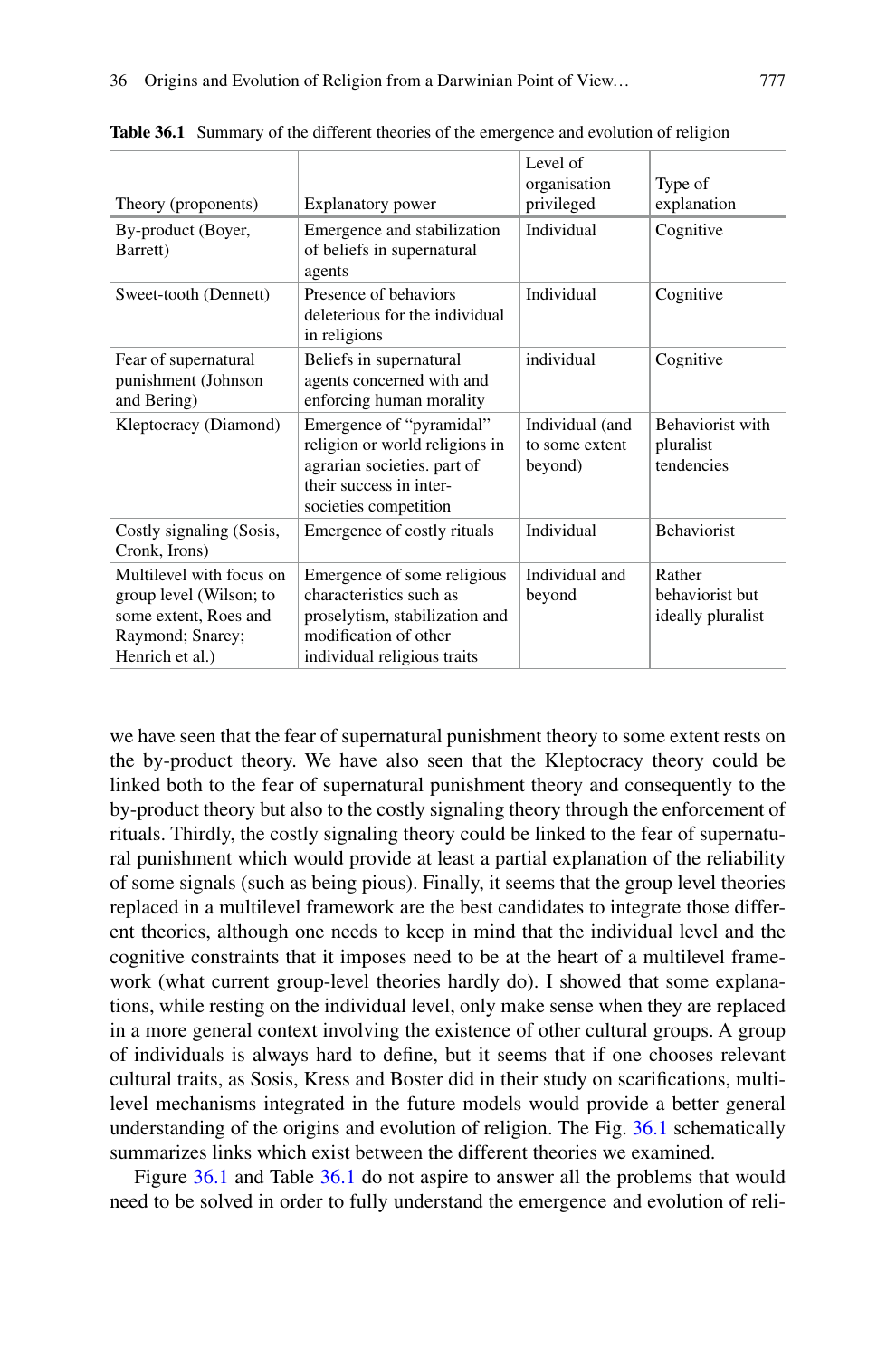



gion. However, I aimed at eliminating the direct oppositions and contradictions between these theories as well as to show their limits. Religion is an extremely complex phenomenon and the Darwinian approach to this phenomenon is still quite recent. It seems fair to give each theory involved in its explanation the time to develop and to find a consensus with other theories wherever possible.

 The by-product theory of religion provides a very good non-adaptive cognitive explanation of the emergence of beliefs in supernatural agents. The fear of supernatural punishment theory, in the version proposed by Bering and Johnson, rests on the by-product theory but adds an adaptive dimension to the explanation of these beliefs. In order to account for their maintenance, a group-level dimension is necessary for this theory which has been build from an individual perspective. The same remark can be made both with regards to the kleptocracy and costly signaling theories. These two theories could be partially anchored to the fear of supernatural punishment theory and consequently into the by-product theory. The maintenance of the beliefs and practices entailed by those theories also implies a group-level perspective.

# **References**

- Alcorta, C. S., & Sosis, R. (2005). Ritual, emotion, and sacred symbols the evolution of religion as an adaptive complex. *Human Nature, 16* (4), 323–359.
- Alexander, R. (1987). *The biology of moral systems* . New York: Aldine de Gruyter.
- Atkinson, Q. D., & Bourrat, P. (2011). Beliefs about God, the afterlife and morality support the role of supernatural policing in human cooperation. *Evolution and Human Behavior, 32* (1), 41–49.
- Atkinson, Q. D., & Whitehouse, H. (2011). The cultural morphospace of ritual form: Examining modes of religiosity cross-culturally. *Evolution and Human Behavior, 32* (1), 50–62.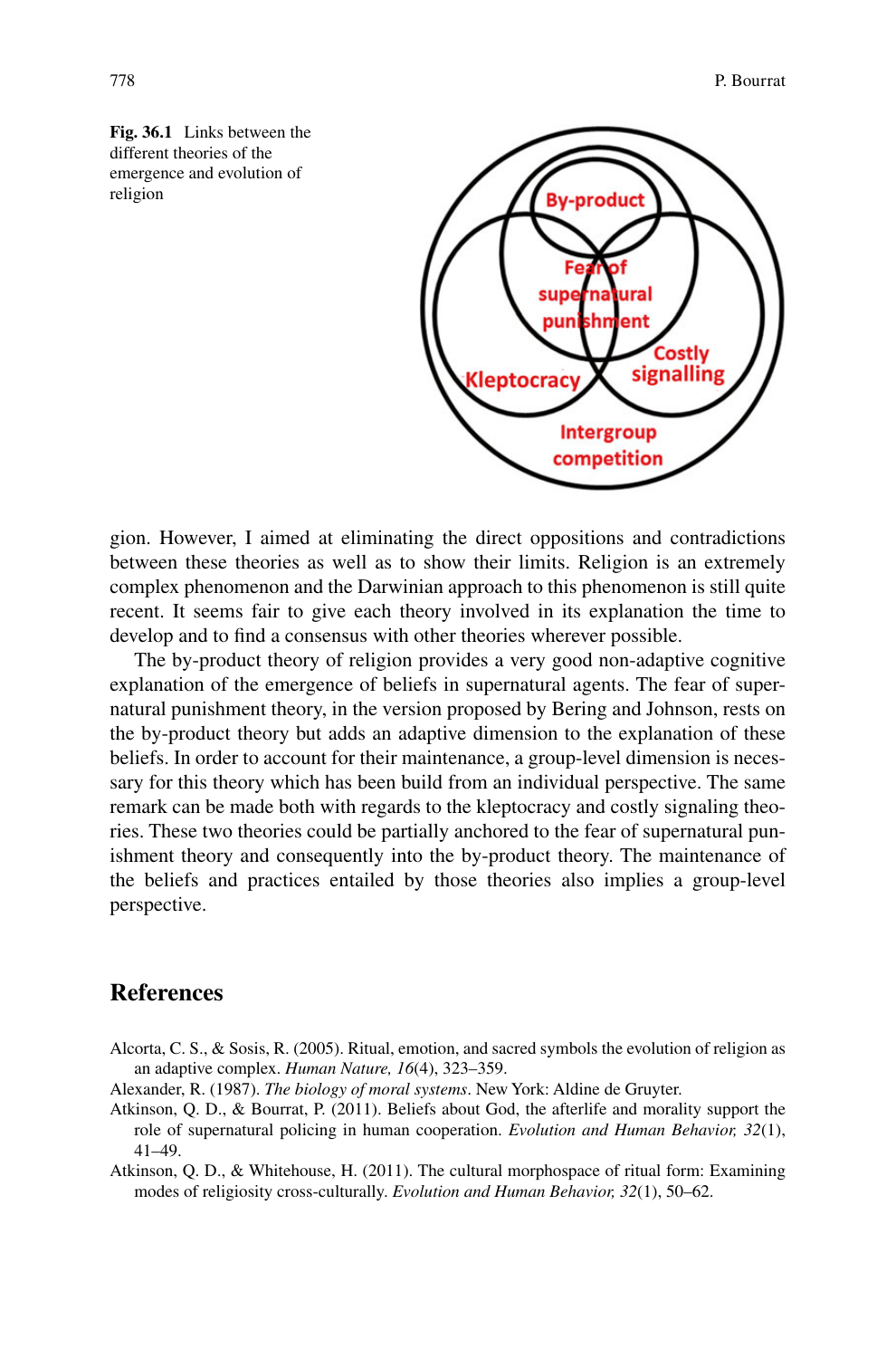- Atran, S. (2002). *In gods we trust: The evolutionary landscape of religion* . Oxford: Oxford University Press.
- Baron-Cohen, S. (1995). *Mindblindness: An essay on autism and theory of mind* . Cambridge, MA/ London: MIT Press.
- Barrett, J. L. (2000). Exploring the natural foundations of religion. *Trends in Cognitive Sciences, 4* (1), 29–34.
- Barrett, J. L. (2004). *Why would anyone believe in God?* Walnut Creek: AltaMira Press.
- Barrett, J. L., & Keil, F. C. (1996). Conceptualizing a nonnatural entity: Anthropomorphism in God concepts. *Cognitive Psychology, 31*(3), 219-247.
- Bering, J. M. (2002). The existential theory of mind. *Review of General Psychology, 6* (1), 3–24.
- Bering, J. M., McLeod, K., & Shackelford, T. K. (2005). Reasoning about dead agents reveals possible adaptive trends. *Human Nature, 16* (4), 360–381.
- Betzig, L. L. (1986). *Despotism and differential reproduction: A Darwinian view of history* . New York: Aldine Publishing.
- Bloom, P. (2004). *Descartes' baby: How the science of child development explains what makes us human* . New York: Basic Books.
- Boster, J. S., Hudson, R. R., & Gaulin, S. J. C. (1998). High paternity certainties of Jewish priests. *American Anthropologist, 100* (4), 967–971.
- Bourrat, P., Atkinson, Q. D., & Dunbar, R. I. M. (2011). Supernatural punishment and individual social compliance across cultures. *Religion, Brain & Behavior, 1*(2), 119–134.
- Boyer, P. (2001). *Religion explained: The human instincts that fashion gods, spirits and ancestors* . London: Basic Books.
- Boyer, P., & Ramble, C. (2001). Cognitive templates for religious concepts: Cross-cultural evidence for recall of counter-intuitive representations. *Cognitive Science*, 25(4), 535-564.
- Buss, D. M., Haselton, M. G., Shackelford, T. K., Bleske, A. L., & Wakefield, J. C. (1998). Adaptations, exaptations, and spandrels. *American Psychologist, 53* (5), 533–548.
- Cronk, L. (1994). Evolutionary theories of morality and the manipulative use of signals. *Zygon, 29* (1), 81–101.
- Dawkins, R. (1982). *The extended phenotype: The long reach of the gene* . New York: Oxford University Press.
- Dawkins, R., & Krebs, J. R. (1978). Animal signals: Information or manipulation? In J. R. Krebs & N. B. Davies (Eds.), *Behavioural ecology: An evolutionary approach* (1st ed., pp. 282–309). Oxford: Blackwell.
- Deacon, T. (1997). *The symbolic species: The co-evolution of language and the brain* . New York: W.W. Norton & Co.
- Dennett, D. C. (2006). *Breaking the spell* . New York: Vinking.
- Diamond, J. (1987). The worst mistake in the history of the human race. *Discover, 8* (5), 64–66.
- Diamond, J. (1997). *Guns, germs and steel* . New York: W.W. Norton & Co.
- Grafen, A. (1990). Biological signals as handicaps. *Journal of Theoretical Biology, 144*(4), 517–546.
- Guthrie, S. E. (1993). *Faces in the clouds: A new theory of religion* . Oxford: Oxford University Press.
- Henrich, J., Ensminger, J., McElreath, R., Barr, A., Barrett, C., Bolyanatz, A., et al. (2010). Markets, religion, community size, and the evolution of fairness and punishment. *Science, 327* (5972), 1480–1484.
- Irons, W. (1996). In our own self image: The evolution of morality, deception, and religion. *Skeptic, 4* (2), 50–61.
- Johnson, D. D. P. (2005). God's punishment and public goods: A test of the supernatural punishment hypothesis in 186 world cultures. *Human Nature, 16* (4), 410–446.
- Johnson, D. D. P., & Bering, J. (2009). Hand of God, mind of man. In J. Schloss & M. J. Murray (Eds.), *The believing primate: scientific, philosophical, and theological reflections on the origin of religion* (p. 26). Oxford: Oxford University Press.
- Johnson, D. D. P., & Krüger, O. (2004). The good of wrath: Supernatural punishment. *Political Theology, 5* , 159–176.